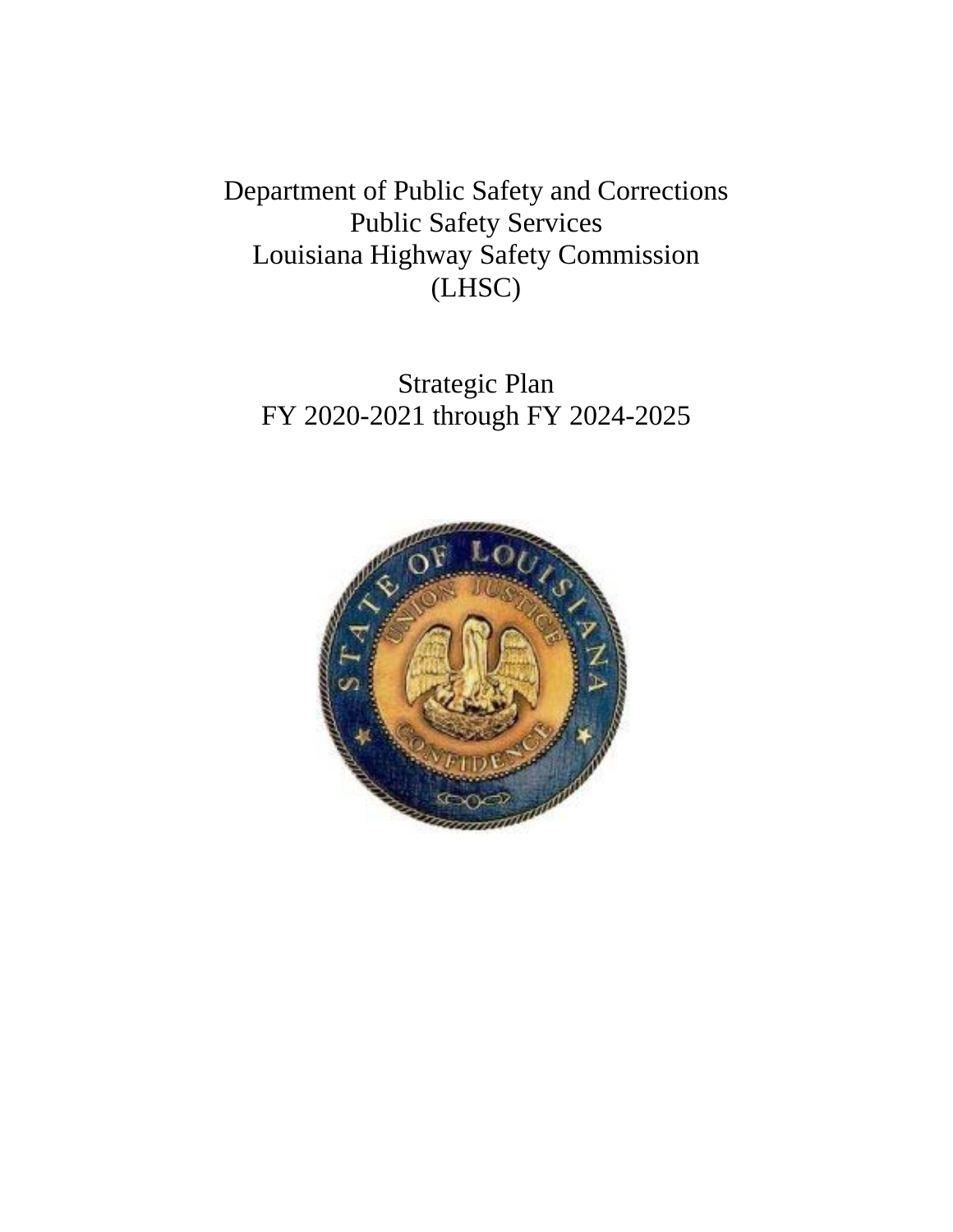## **Table of Contents**

| Objective 1 To reduce the number of traffic fatalities by six percent each calendar year2      |
|------------------------------------------------------------------------------------------------|
| Objective 2 To reduce the percent of alcohol-impaired traffic fatalities each calendar year3   |
|                                                                                                |
|                                                                                                |
|                                                                                                |
| Appendix:                                                                                      |
| Principal Clients, Users and Beneficiaries; External Factors Affecting Agency Goals and        |
|                                                                                                |
| Development of Objectives and Strategies; Description of Program Evaluations Used in Strategic |
| Performance Measure Validity, Reliability, etc.; Record Retention; Human Resource Policies     |
|                                                                                                |
|                                                                                                |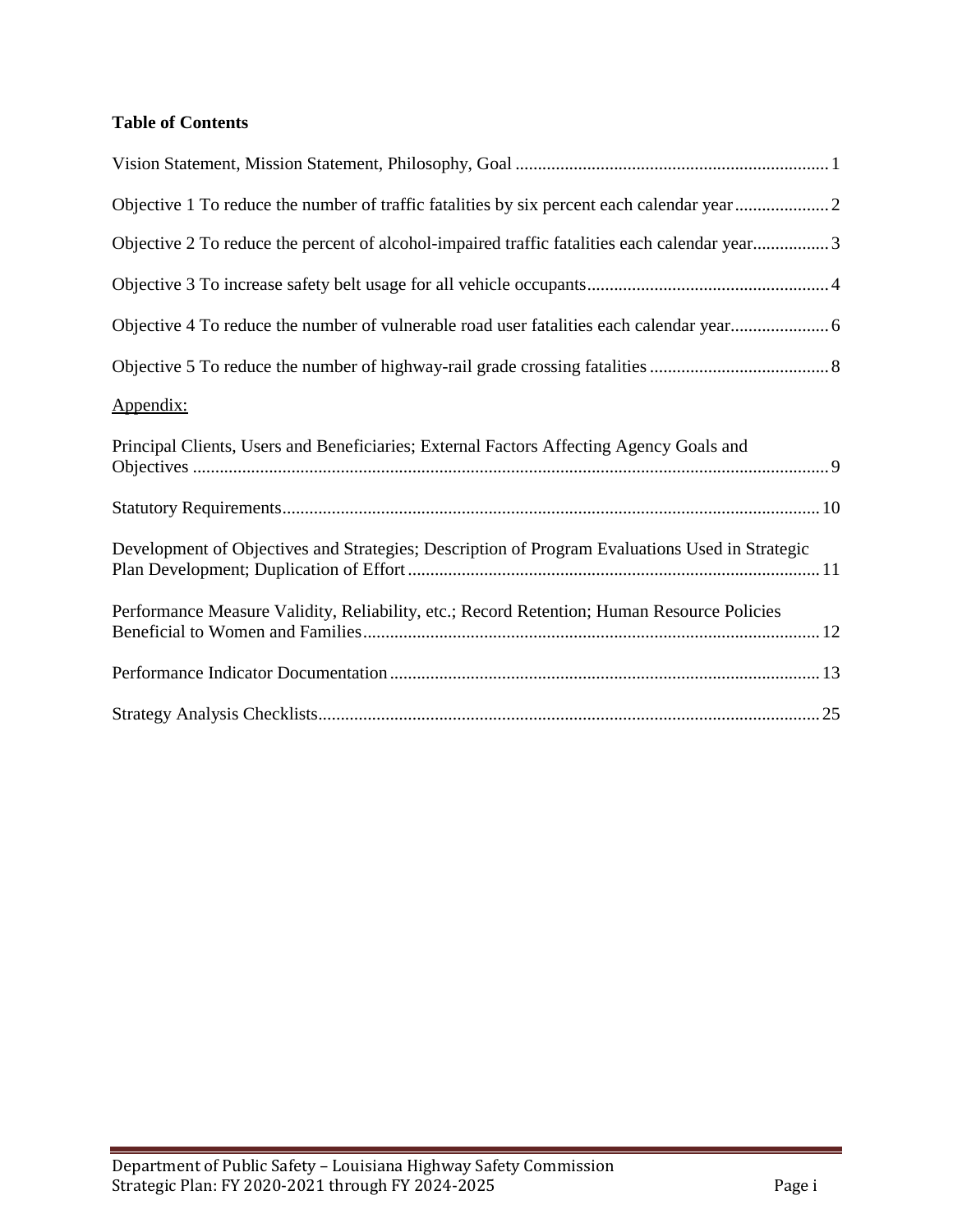#### **VISION STATEMENT:**

Establish Louisiana as a recognized leader in traffic safety in the United States.

#### **MISSION STATEMENT:**

The Louisiana Highway Safety Commission (LHSC) is committed to developing and implementing comprehensive strategies aimed at saving lives and preventing injuries on our highways.

#### **PHILOSOPHY:**

Traffic safety is interwoven through all aspects of Louisiana life. Business and industry is dependent in part upon efficient and economical delivery of goods and services. Traffic crashes, injuries, and death cause a terrible human toll on Louisiana families, and rob society of its most precious asset—people. It is our philosophy that traffic crashes are preventable and unnecessary. The Louisiana Highway Safety Commission is committed to providing a safer traffic environment through informed decision making, the enactment of appropriate legislation, and the development of appropriate countermeasures.

#### **GOAL:**

Create countermeasures and facilitate implementation of programs which will contribute to reducing deaths and injuries on Louisiana streets, roads, and highways.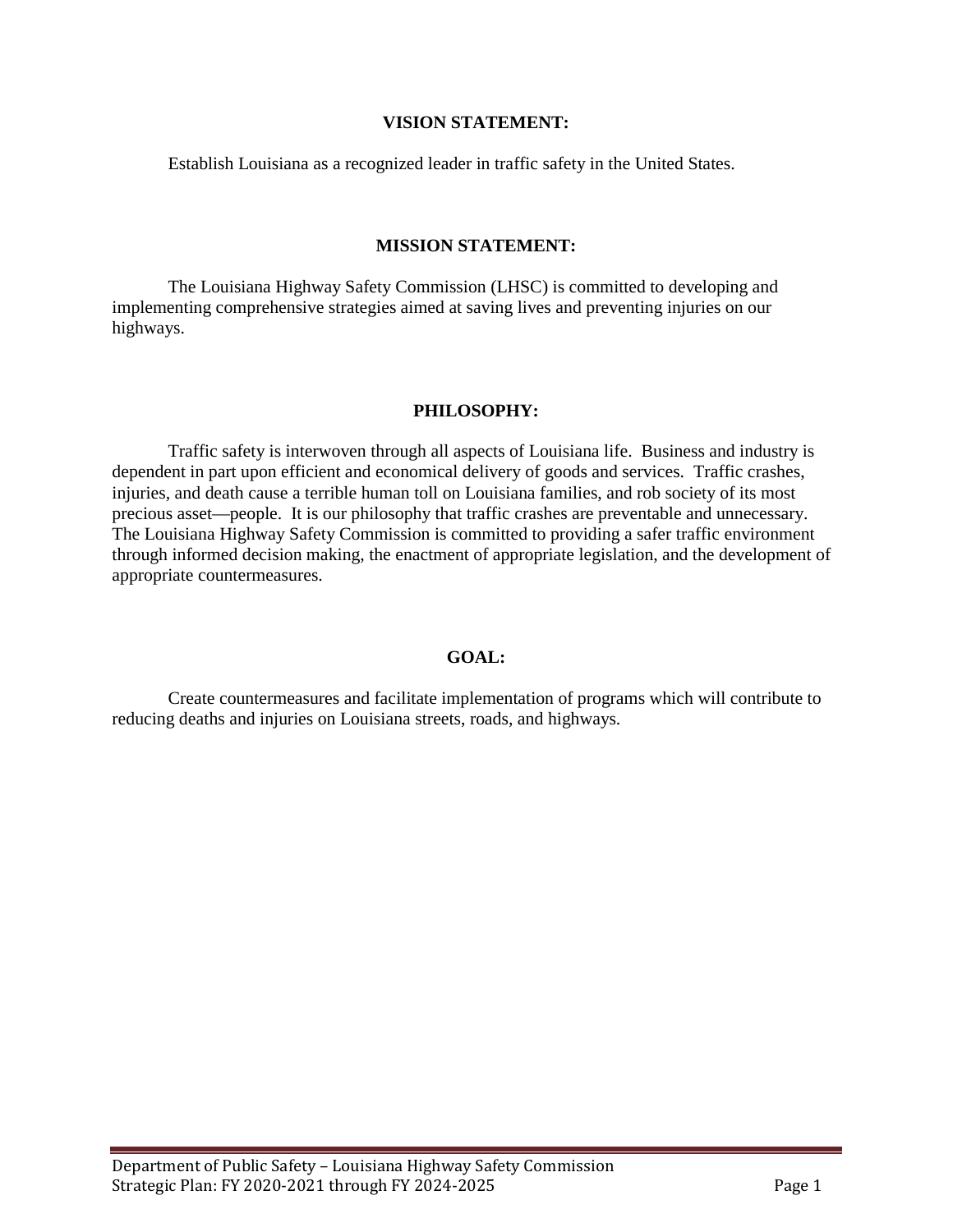



Strategy 1.1: Administer traffic safety programs focusing on human behavior from a pre-crash, crash, and post-crash standpoint.

#### Action Plan:

- 1.1.1 Fund law enforcement overtime that focuses on traffic safety issues.
- 1.1.2 Establish statewide and community public information campaigns to increase traffic safety awareness among Louisiana citizens.
- Strategy 1.2: Identify, fund, and assist in the implementation of traffic safety programs targeted to individuals 15-24 years old. Provide technical assistance to agencies and organizations regarding traffic safety issues involving individuals 15-24 years old.

Action Plan:

- 1.2.1 Develop new, and strengthen existing, networks and associations with state agencies and other organizations that focus on individuals 15-24 years old.
- 1.2.2 Administer traffic safety programs targeting individuals 15-24 years old.
- 1.2.3 Partner with State Agencies and other organizations to develop and implement traffic safety programs focused individuals 15-24 years old.
- 1.2.4 Provide technical assistance to local, parish, state agencies and organizations on traffic safety issues related to individuals 15-24 years old.

#### Performance Indicators:

Outcome: Percent change in traffic fatalities Number of traffic fatalities Number of fatal crashes among drivers ages 15-24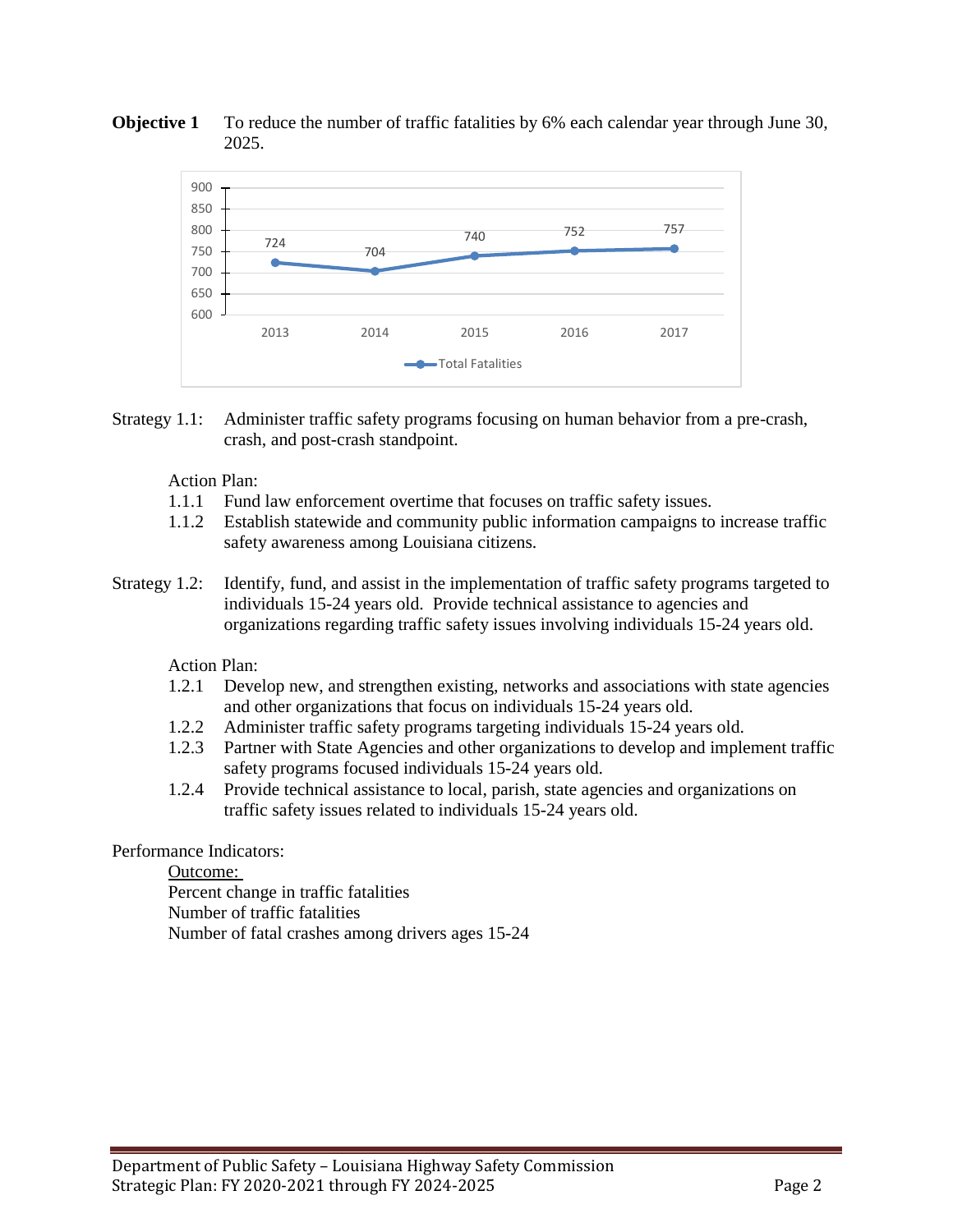



Strategy 2.1: Identify, fund, and assist in the implementation of impaired driving prevention programs. Provide technical assistance to agencies and organizations regarding impaired driving programs and issues.

#### Action Plan:

- 2.1.1 Administer a statewide impaired driving prevention public information campaign involving representatives from government, medical community, educators, business and industry, students, victims and citizens alike.
- 2.1.2 Administer high profile, DWI Enforcement programs involving local police, Sheriff's Departments and State Police.
- 2.1.3 Develop new, and strengthen existing, impaired driving prevention networks and associations.
- 2.1.4 Administer impaired driving intervention programs targeting repeat offenders.
- 2.1.5 Partner with State Agencies and other organizations to develop and implement impaired driving prevention programs focused on youth.

#### Performance Indicators:

Outcome:

Percent change of alcohol-impaired traffic fatalities Number of alcohol-impaired driving fatalities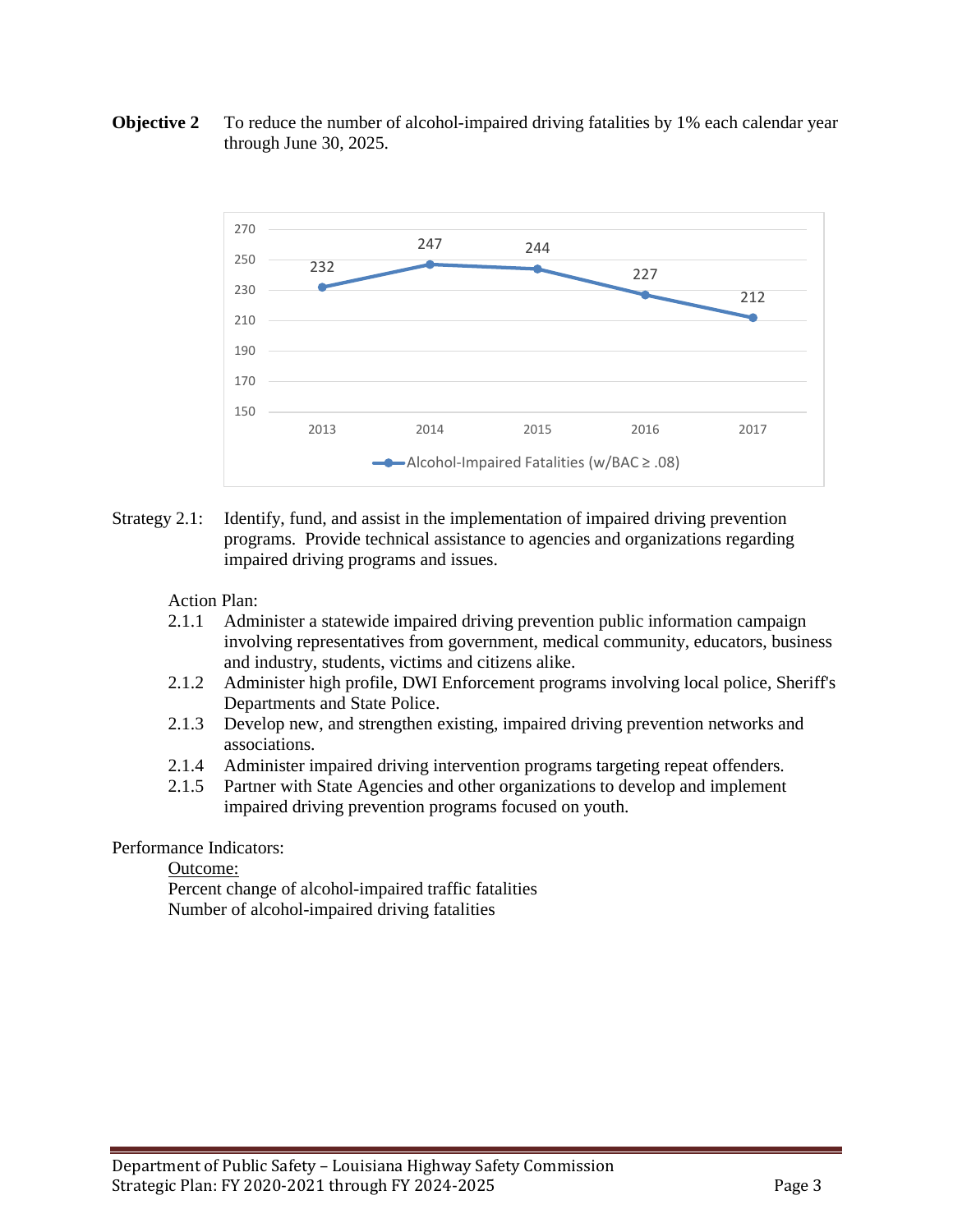



Strategy 3.1: Provide grants to local, parish, and state agencies, as well as private organizations, to conduct occupant protection programs. Provide technical assistance to agencies and organizations regarding occupant protection programs and issues.

#### Action Plan:

- 3.1.1 Administer occupant protection usage surveys.
- 3.1.2 Administer safety belt public information and social media campaigns.
- 3.1.3 Develop and implement safety belt public information programs focusing on datadriven lower use populations; i.e., pickup truck drivers, youth, and minority populations.
- 3.1.4 Administer local, parish, and state police occupant protection enforcement programs.
- 3.1.5 Develop new, and strengthen existing, occupant protection networks and associations.
- 3.1.6 Provide occupant protection technical assistance to local, parish, state agencies and organizations.
- Strategy 3.2: Provide grants to local, parish, and state agencies, as well as private organizations to conduct child restraint programs. Provide technical assistance to agencies and organizations regarding child restraint programs and issues.

#### Action Plan:

- 3.2.1 Administer child restraint usage surveys on a biennial basis.
- 3.2.2 Administer child restraint public information and social media campaigns.
- 3.2.3 Fund the Louisiana Passenger Safety Task Force, child passenger safety technician training courses, child passenger safety fitting stations, and safety seat check-up events
- 3.2.4 Administer local, parish, and state police child restraint enforcement programs.
- 3.2.5 Provide child restraint technical assistance to local, parish, and state agencies and organizations.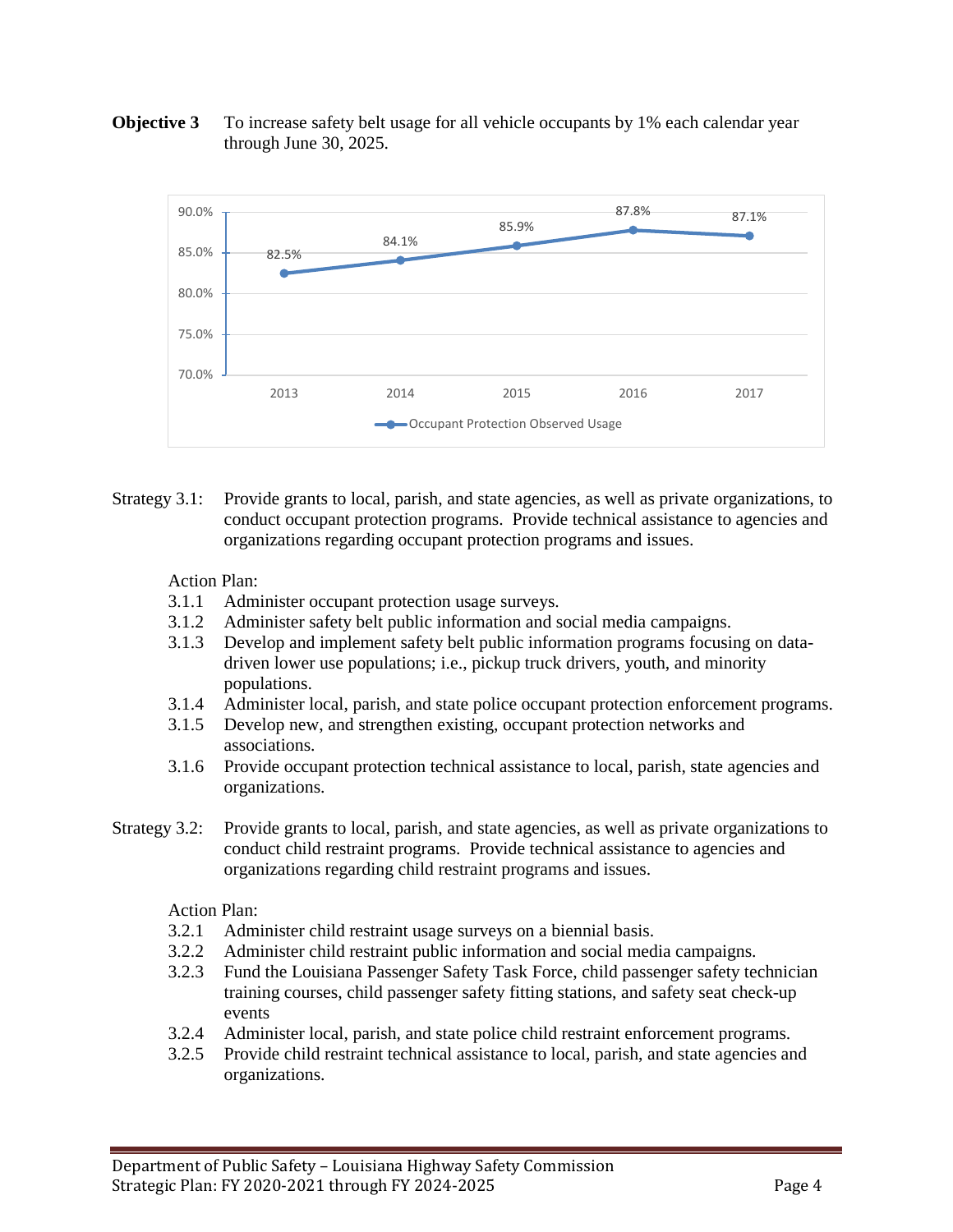Performance Indicators:

Outcome:

Percentage of safety belt usage for front seat occupants statewide Number of unrestrained fatalities

Supporting:

Percent change in statewide safety belt usage for vehicle occupants age 5 and under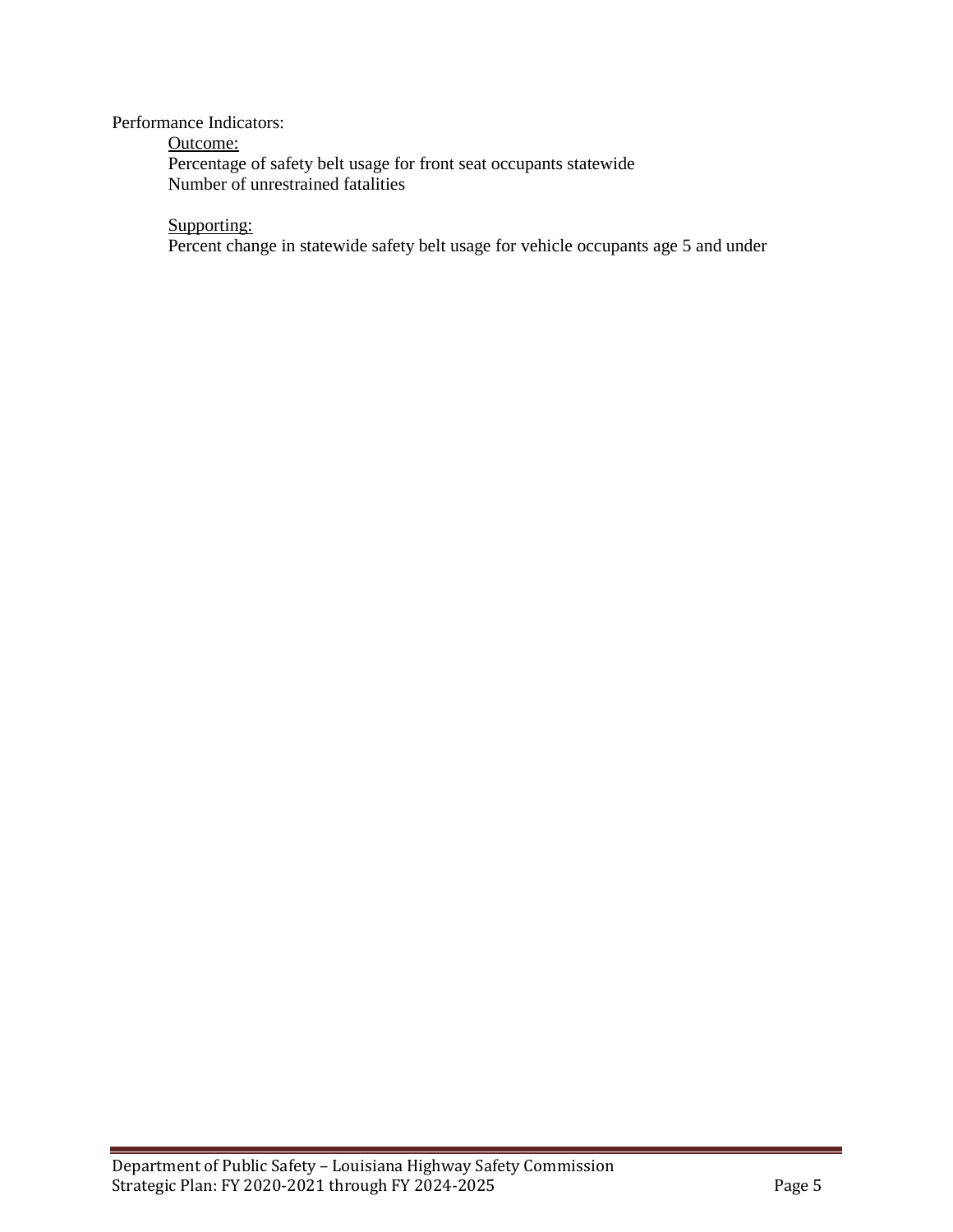#### **Objective 4** To reduce the number of vulnerable road user fatalities by 10 each calendar year, from 229 in 2017 to 179 by June 30, 2025.



#### Strategy 4.1: Identify measures to protect pedestrians from vehicular traffic in identified metropolitan areas.

Action Plan:

- 4.1.1 Research best methods to protect pedestrians from vehicular traffic in identified metropolitan areas.
- 4.1.2 Provide recommendations to government leaders.
- 4.1.3 Fund law enforcement overtime for data-driven enforcement campaigns designed to enforce State traffic laws applicable to pedestrian safety.
- 4.1.4 Establish statewide public education and awareness campaign to inform motorists and pedestrians of applicable State traffic safety laws.
- Strategy 4.2: Work with established bicycle education programs.

Action Plan:

- 4.2.1 Support and promote existing and new developments led by the Louisiana DOTD.
- 4.2.2 Fund law enforcement overtime for data-driven enforcement campaigns designed to enforce State traffic laws applicable to bicycle safety.
- 4.2.3 Establish statewide public education and awareness campaign to inform motorists and bicyclists of applicable State traffic safety laws.
- Strategy 4.3: Work with established motorcycle education training programs to train new riders and enhance skills of existing riders and work with established motorcycle safety organization to promote motor vehicle awareness of motorcyclists on roadways through the "share the road" and "watch for motorcycles" messages.

Action Plan:

- 4.3.1 Promote motorcycle operator training courses.
- 4.3.2 Support enforcement of motorcycle safety laws.
- 4.3.3 Partner with established motorcycle safety organizations to develop and implement motorcyclist safety programs focused on educating drivers to "share the road" and "watch for motorcycles".
- 4.3.4 Provide funding for public awareness/signs to educate drivers to "share the road" and "watch for motorcycles".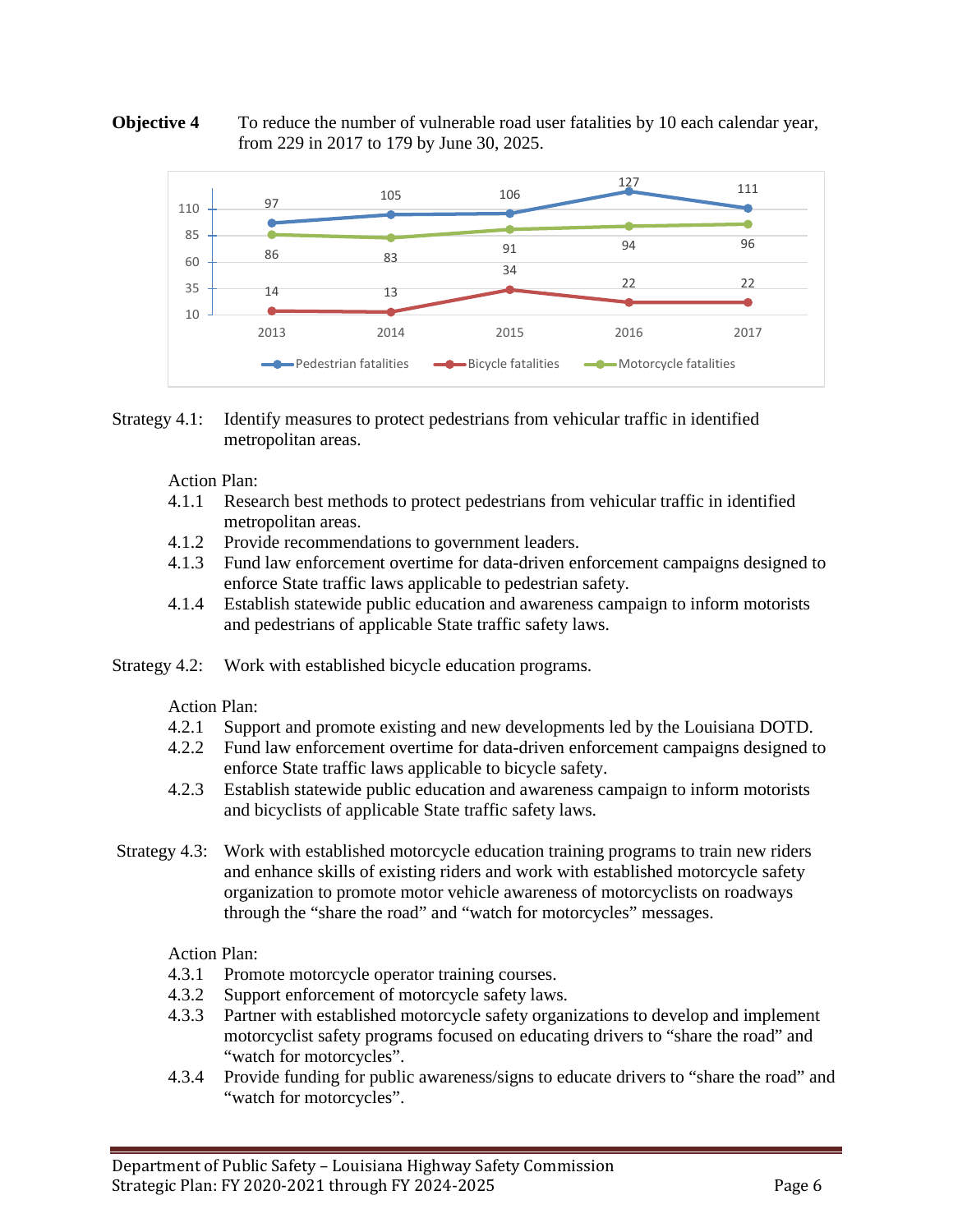Performance Indicators: Outcome: Number of pedestrian fatalities Number of bicycle fatalities Number of motorcycle fatalities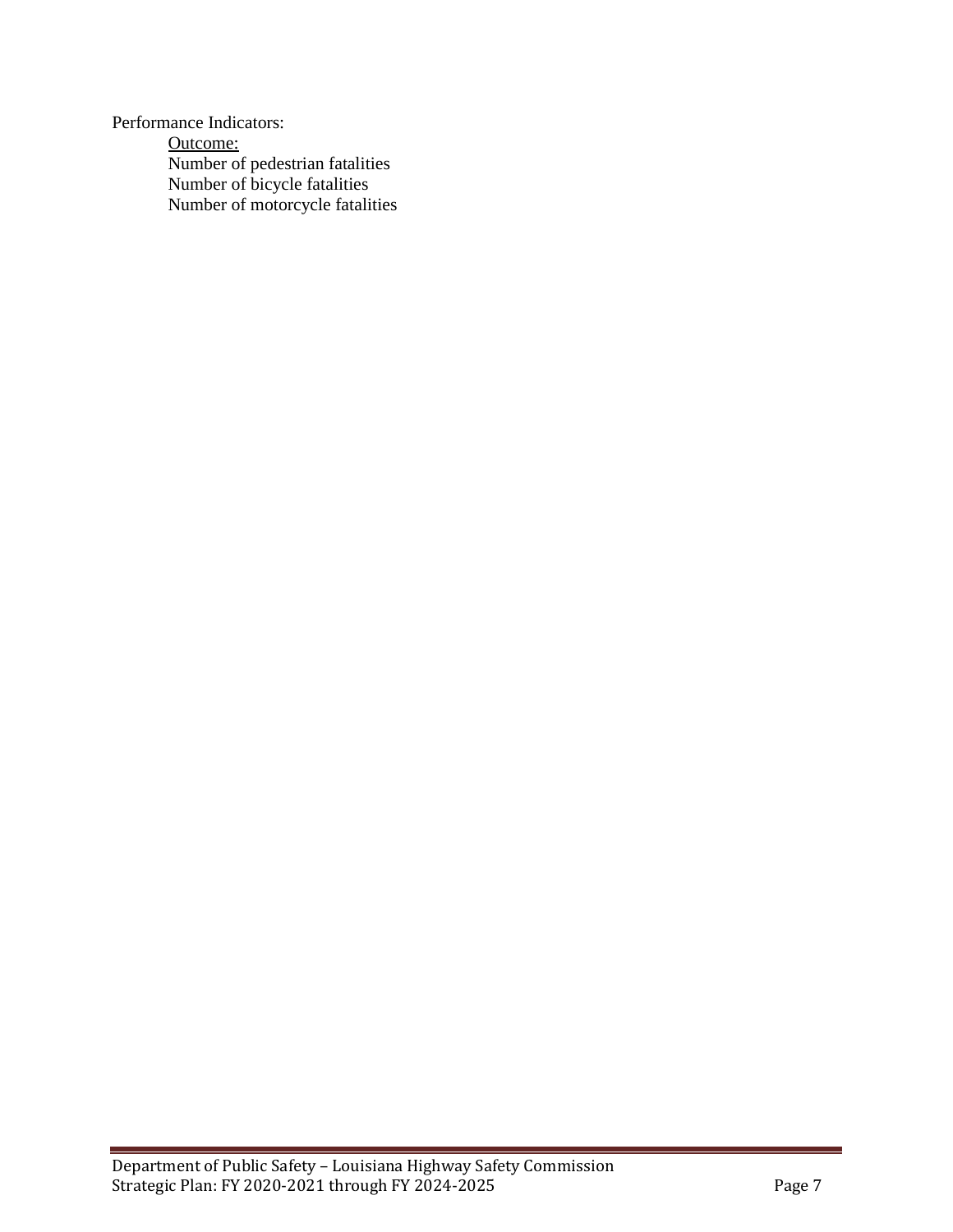

**Objective 5** To ensure that the number of rail grade crossing fatalities is 5 or less through June 30, 2025.

Strategy 5.1: Support recommendations of the Rail Grade Crossing Traffic Crash Task Force.

Action Plan:

- 5.1.1 Encourage consolidation of rail grade crossings as led by Louisiana DOTD.
- 5.1.2 Support Louisiana Operation Lifesaver programs.
- 5.1.3 Include rail grade crossing safety in driver licensing educational materials and testing requirements.
- 5.1.4 Support rail grade crossing safety training for law enforcement personnel.

Performance Indicators:

Outcome:

Number of rail grade crossing traffic fatalities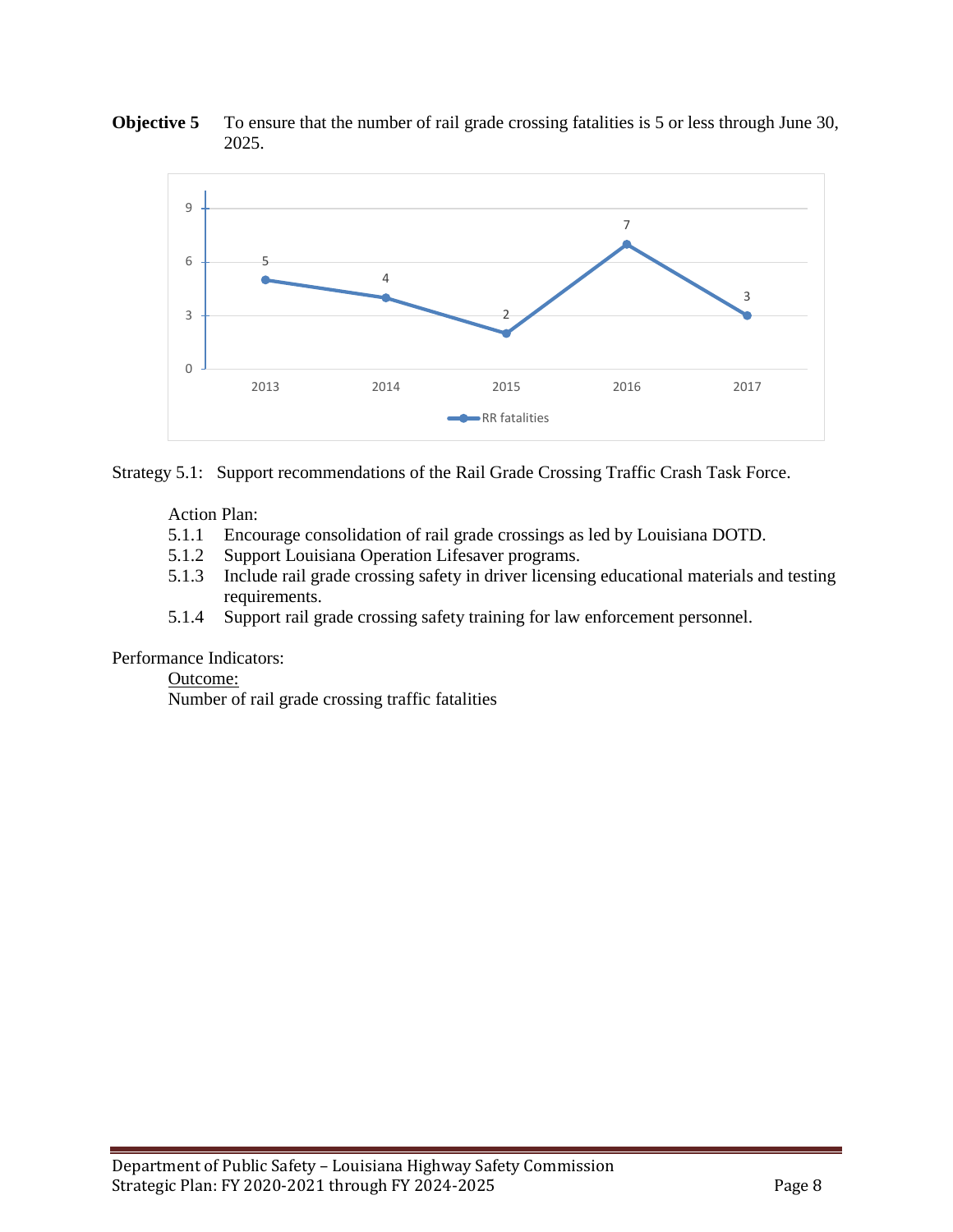# **APPENDIX**

#### **Principal Clients, Users and Beneficiaries:**

CFR Title 23 Part 1250 establishes funding criteria regarding political subdivisions of the State. Thus, at least 40 percent of Louisiana Highway Safety Commission (LHSC) clients are local or parish governments. State government agencies, safety organizations, traffic safety professionals, universities, researchers, students, business and industry, and the public comprise the greatest amount of clientele. These clients and citizens of the State benefit from the sharing of traffic safety expertise; efficient transportation of people, goods and services; funding of local improvement projects; and improvements in the safety environment on Louisiana's streets, roads and highways through crash reduction countermeasures and congestion mitigation.

#### **External Factors Affecting Agency Goals and Objectives:**

The number of crashes and crash rates result from risk due to exposure. Exposure is based on travel demand and the number and length of trips. Variations in travel demand are caused mainly by changes in the level of economic activity; however, there can be no doubt that the automobile will continue to be the dominant mode of personal transportation. Predictions during the seventies of the imminent death of the automobile have given way to a new optimism because of the flexibility of the basic concept and the robustness of automotive technology. Therefore, levels of travel demand, and thereby the number of personal trips will probably remain unchanged.

External factors affecting the traffic safety environment fall into several categories explained below:

**Demographics**: Population Growth: The U.S. population is predicted to grow by 21 percent by the year 2020. More traffic crashes with expected higher injury and death rates are expected if effective traffic safety programs are not put in place.

**Younger Drivers**: It is predicted the population of younger drivers in the 15-24 age group will increase by 19% by the year 2020. Currently, younger drivers are over-represented in traffic crashes. Unless effective strategies are implemented, this trend will become more severe.

**Congestion**: It is estimated there will be 280 million registered vehicles in the US by 2020 operating on our transportation infrastructure. Congestion reduces our nation's productivity and promotes aggressive driver behavior. We could witness an unprecedented increase in unsafe driving behaviors, as well as become less competitive in the global economy.

**Women in the Workforce**: Traditionally traffic safety programs targeted the general population with an emphasis on the high risk male driver. The number of women in the workplace has nearly doubled since 1960. Traditionally, women have been safe drivers. However, as they continue to be assimilated into the workforce, their crash experience is similar to that of the overall population due to increased exposure. New strategies are needed to address these evolving issues.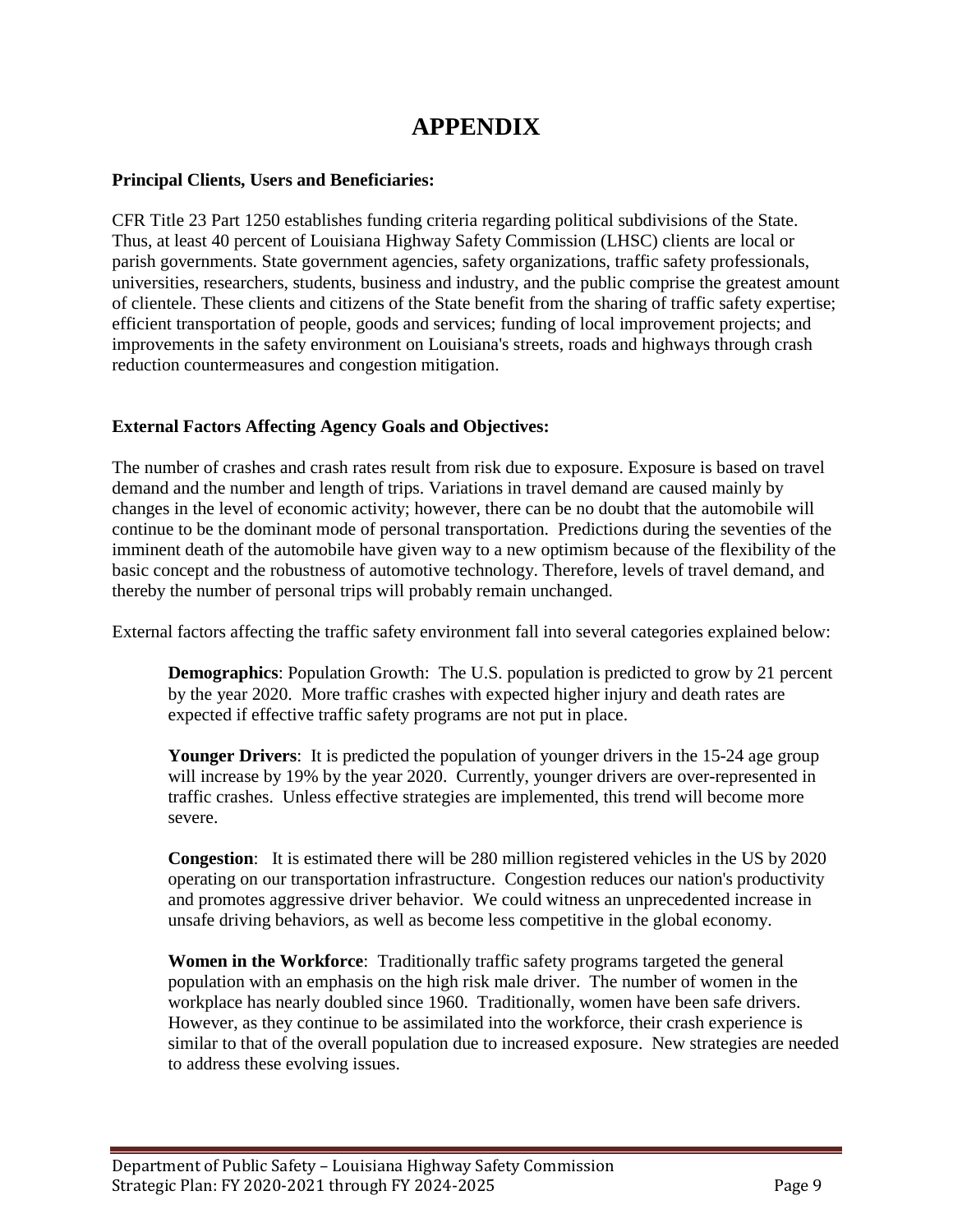**Economy**: Increased economic growth and expansion are expected to continue well into the future. As a result, highway travel is expected to increase as well, thus creating increased crash exposure. Further, international transportation interests operating across our borders are expected to increase as well.

**Government**: The federal government indicates significant changes will occur in the way the federal government interacts with state and local governments and individuals.

**Cities and Towns**: Inherent in informed decision making is obtaining timely and accurate information. Traffic crash information is provided by Louisiana local law enforcement agencies. The State is entirely dependent upon state and local governments to provide accurate crash data in a timely manner. Regulatory powers of the State are absent penalties for non-cooperation.

## **Statutory Requirements:**

The Governor is responsible for the administration of the Highway Safety Grant Program. This program is directed by the United States Department of Transportation through the National Highway Traffic Safety Administration (NHTSA) and Federal Highway Administration (FHWA). It is a formula grant program in which federal funds are provided to states based on their populations and road miles.

The following is a list of the statutory and other authority:

23 U.S.C. 401 et Seq. -- Highway Safety Act of 1966, as amended; 49 CFR-Part 18 -- Uniform Administrative Requirements for Grants and Cooperative Agreements to State and Local Governments; 23 CFR - Chapter II -- NHTSA and FHWA Procedures and General Provisions for State Highway Safety Programs; NHTSA Order 462-6C -- Matching Rates for State and Community Highway Safety Programs, November 30, 1993; and Louisiana R.S. 48:1351- 1357, Act 275 of 1968.

In addition to this, LHSC operations are subject to the guidelines and policies established by other agencies. The Louisiana Division of Administration provides policies pertaining to the LHSC's purchasing, contracting, and traveling procedures, while the Department of Civil Service provides policies pertaining to the LHSC's personnel procedures. The LHSC is also subject to the policies in the Department of Public Safety and Corrections' Policy and Procedure Manual.

The LHSC administers the state's Highway Safety Grant Program. This program is designed to reduce traffic crashes and resulting deaths, injuries, and property damage. Programs and projects are administered in accordance with guidelines promulgated by the National Highway Traffic Safety Administration (NHTSA) and the Federal Highway Administration (FHWA). NHTSA and FHWA, through the new transportation authorization Fixing America's Surface Transportation System (FAST) Act, have identified seven National Priority Program Areas (NPPA): Impaired Driving Counter-measures, Occupant Protection, Speed, State Traffic Safety Information Systems, Motorcyclist Safety, Distracted Driving, State Graduated Driver Licensing and Non-motorized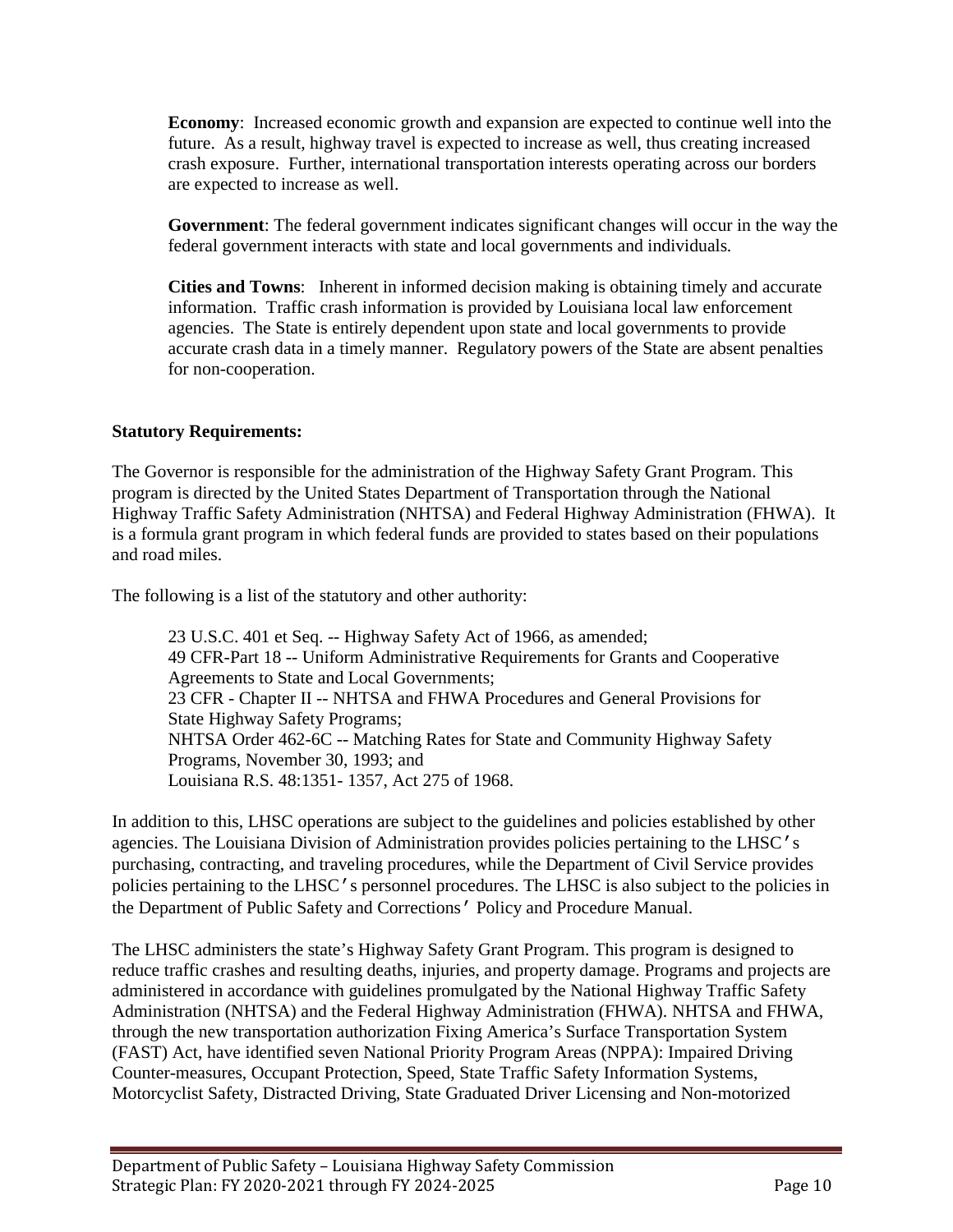Safety. Projects implemented by LHSC are limited to priority program areas based on severity of the crash, over representation, and the magnitude of the problem. LHSC's Highway Safety Program seeks to develop projects which reduce traffic crashes, deaths, and injuries by focusing on enforcement, public information, and education.

The Louisiana Department of Transportation and Development (DOTD) houses the Fatal Analysis Reporting System (FARS) Section and receives specific data elements of all fatal crashes that occur on Louisiana roadways. Copies of Uniform Motor Vehicle Traffic Crash Reports prepared by law enforcement agencies are sent to the LHSC, and then forwarded to the Highway Safety Research Group at Louisiana State University for input and analysis. Electronic transfer of some crash reports are submitted directly to the Highway Safety Research Group. The LHSC contracts with the Highway Safety Research Group for the management of the Traffic Records Management Program. The data are used to design safety projects to reduce fatalities, injuries, and economic losses from traffic crashes.

## **Development of Objectives and Strategies**:

Goals are established and strategies developed by the LHSC staff through a problem identification process. Problem identification involves the study of relationships between crashes and the characteristics of population, licensed drivers, registered vehicles, and vehicle miles. Drivers can be classified into subgroups according to age, sex, and other attributes. Vehicles can be divided into subgroups according to year, make, body style, and such. Roads can be divided into subgroups according to number of lanes, type of surface, political subdivision, etc. Crashes can be further analyzed in terms of time, day, and month; primary collision factors; and use of safety equipment.

The isolation and identification of contributing factors is a great advantage in planning and developing strategies. When contributing factors are identified and corrected, the crash experience of the subgroup can be improved, and traffic crash fatalities and injuries will be reduced.

## **Description of Program Evaluations Used in Strategic Plan Development:**

Recommendations obtained from the Governor's DWI Task Force; Rail Grade Crossing Traffic Crash Task Force; U.S. Department of Transportation Strategic Plan; Louisiana Transportation Research Center safety research reports; Louisiana's Safety Management System Plan; National Highway Traffic Safety Administration, Traffic Records, Alcohol, and Occupant Protection program assessment were used in part to develop objectives and strategies.

## **Duplication of Effort:**

The LHSC is an agency within Department of Public Safety & Corrections (DPS&C). Although the LHSC is administratively responsible to the DPS&C, the LHSC is a separate budget unit. The Executive Director of the LHSC is the Governor's Representative for Highway Safety. The Executive Director is appointed by the Governor and reports to the Governor on policy matters. Programmatically, LHSC reports to the Deputy Secretary of Public Safety Services who reviews and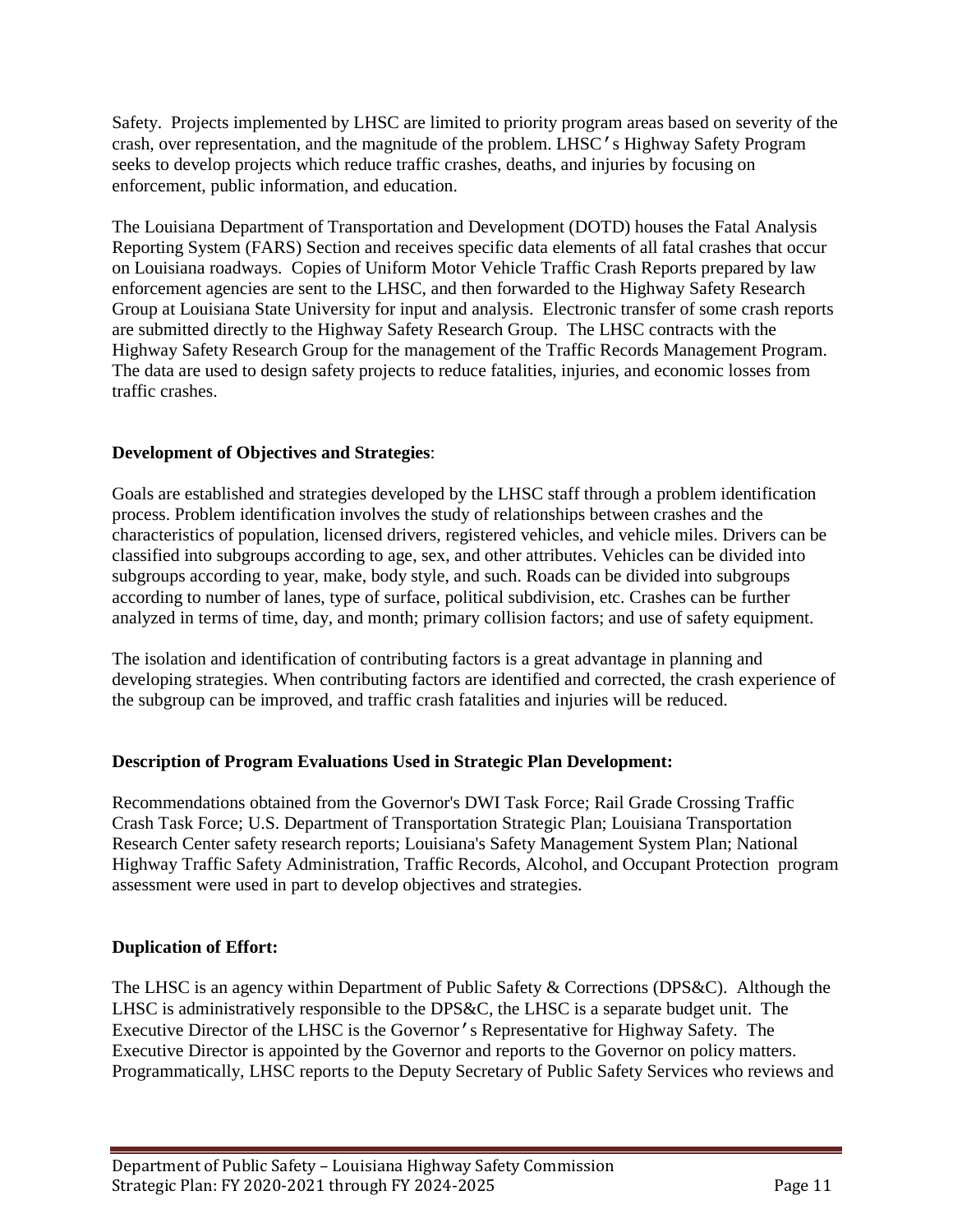approves each agency budget and programs. The budget and program review process provides assurance to the State that duplication is avoided.

A Commission of 21 members is responsible for providing the traffic safety program with policy direction and authorizing major highway safety actions to be implemented in Louisiana by LHSC staff. This Commission is titled the Louisiana Highway Safety Commission. The agency which provides staff to the board is also known as the Louisiana Highway Safety Commission.

#### **Performance Measure Validity, Reliability, etc.:**

The LHSC utilizes performance measures established by the National Highway Traffic Safety Administration (NHTSA) in their traffic safety grant program. NHTSA issues guidelines for performance measures that apply to all fifty states. These measures are outcome based. Validity and reliability are assured as these measures are used by state governments and the federal government to allocate federal funds. They have been in use by NHTSA since the early 1960's and more recently by the states.

LHSC management utilizes these indicators to measure traffic safety program performance, monitor progress, make program changes as necessary, and conduct evaluations. Funding of the Governor's Highway Safety Program is based on these indicators.

#### **Record Retention:**

All data used in preparing this Strategic Plan will be preserved and maintained for a period of at least five years, or longer if required by record retention laws.

#### **Human Resource Policies Beneficial to Women and Families:**

Public Safety Services grants flexible work schedules, when possible, to accommodate employees with child care or other family issues. The Department has an Employee Assistance Program which provides information and guidance for employees and/or family members. In accordance with Federal Law, the Department supports the Family and Medical Leave Law Act and upholds practices within those guidelines, supporting employees and families. In creating this plan, consideration of the following factors was taken into account: youth education; diversified economic growth; transportation; hurricane protection and emergency preparedness; public safety; safe and thriving children and families; better health; natural resources; and transparent, accountable, and effective government.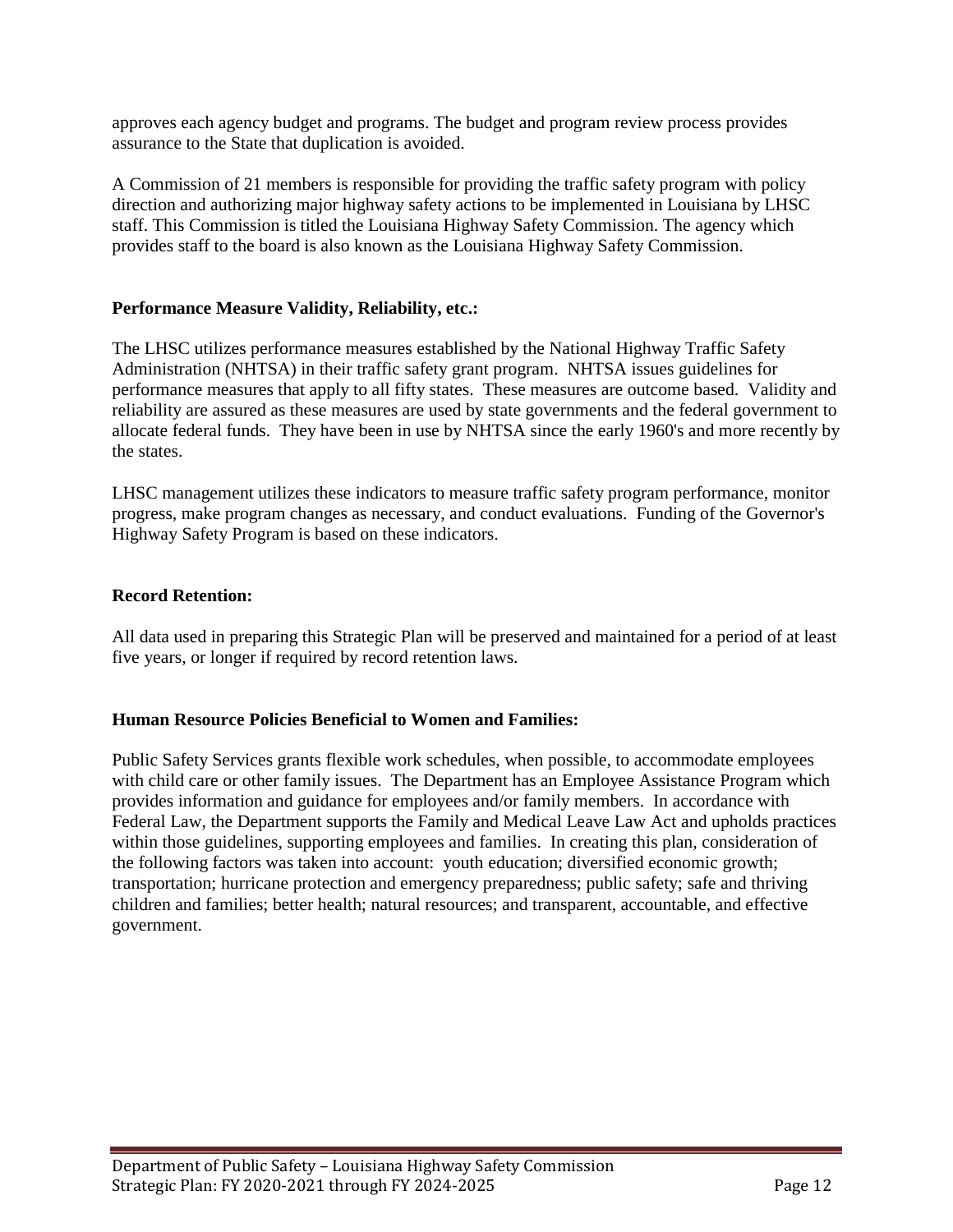**Program: Louisiana Highway Safety Commission** 

| <b>Objective 1:</b>             | To reduce the number of traffic fatalities by 6% each calendar year |
|---------------------------------|---------------------------------------------------------------------|
|                                 | through June $30, 2025$ .                                           |
| <b>Indicator Name:</b>          | Percent change in traffic fatalities                                |
| <b>Indicator LaPAS PI Code:</b> | 24411                                                               |

- 1. **Type and Level:** Outcome; Key
- 2. **Rationale, Relevance, Reliability:** The LHSC goal is to reduce the number of traffic fatalities by six percent per year through 2025. This reduction amounts to approximately 200 people. Rates measure reduction of risk based on exposure. Reducing fatalities and injuries with an increase in vehicle miles traveled (increase in exposure) represents a reduction in risk. The LHSC measures success by reducing the traveling publics' risk of being killed or seriously injured in a motor vehicle crash. Increases or decreases in licensed drivers/vehicle miles traveled affect raw data. The U.S. fatality rate for 2016 was 1.18 per 100 million vehicle miles traveled.
- 3. **Use:** In addition to the number being a consistent measure of progress each year, the number also provides the LHSC planner the ability to determine problem identification for future years.
- 4. **Clarity:** The indicator name clearly identifies what is being measured.
- 5. **Accuracy, Maintenance, Support:** The indicator has not been audited by the Office of the Legislative Auditor. The accuracy, maintenance, and support of the data is the responsibility of the most knowledgeable and experienced in highway safety issues, including LHSC staff, NHTSA Region staff, and NHTSA Administrators, who monitor and evaluate programs Nationwide.
- 6. **Data Source, Collection, and Reporting:** Data is published once per year by the Highway Safety Research Group at Louisiana State University. The data is approximately two years old upon reporting.
- 7. **Calculation Methodology:** This is a standard calculation for NHTSA and is utilized by all states. DOTD may use similar calculations and due to the NHTSA standardization the calculation is consistent. The specific calculation uses an estimate of total traffic fatalities in a calendar year.
- 8. **Scope:** Aggregate, and can be assessed by region or demographic population.
- 9. **Caveats:** N/A
- 10. **Responsible Person:** Louisiana Highway Safety Commission; Deputy Director Dortha Cummins, 7919 Independence Blvd., Baton Rouge, LA, 70809; 225-925-6993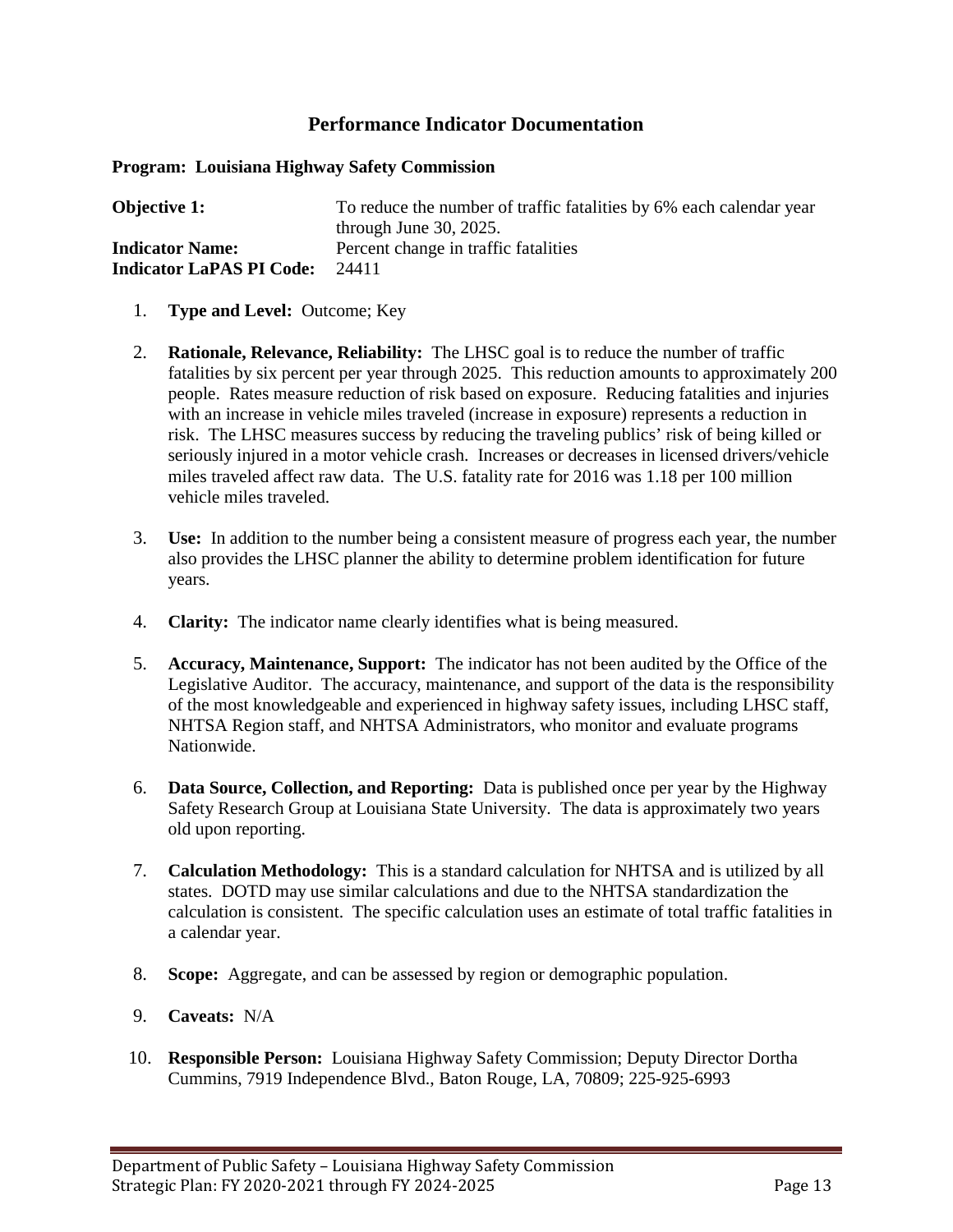**Program: Louisiana Highway Safety Commission** 

**Objective 1:** To reduce the number of traffic fatalities by 6% each calendar year through June 30, 2025**. Indicator Name:** Number of traffic fatalities **Indicator LaPAS PI Code:** 24412

- 1. **Type and Level:** Outcome; Supporting
- 2. **Rationale, Relevance, Reliability:** Specific statistics quantifies the total number of traffic crashes. Number of traffic fatalities is a required standard rate of measure for NHTSA and is utilized by all states to compare traffic fatalities across the nation.
- 3. **Use:** In addition to the number being a consistent measure of progress each year, the number also provides the LHSC planner the ability to determine problem identification for future years.
- 4. **Clarity:** The indicator name clearly identifies what is being measured.
- 5. **Accuracy, Maintenance, Support:** The indicator has not been audited by the Office of the Legislative Auditor. The accuracy, maintenance, and support of the data is the responsibility of the most knowledgeable and experienced in highway safety issues, including LHSC staff, NHTSA Region staff, and NHTSA Administrators, who monitor and evaluate programs Nationwide.
- 6. **Data Source, Collection, and Reporting:** Data is published once per year by the Highway Safety Research Group at Louisiana State University. The data is approximately two years old upon reporting.
- 7. **Calculation Methodology:** This is a standard calculation for NHTSA and is utilized by all states. DOTD may use similar numbers and due to the NHTSA standardization the calculation is consistent. The specific calculation uses the total traffic fatalities in a calendar year.
- 8. **Scope:** Aggregate, and can be assessed by region or demographic population.
- 9. **Caveats:** N/A
- 10. **Responsible Person:** Louisiana Highway Safety Commission; Dortha Cummins, Deputy Director, 7919 Independence Blvd., Baton Rouge, LA, 70809; 225-925-6993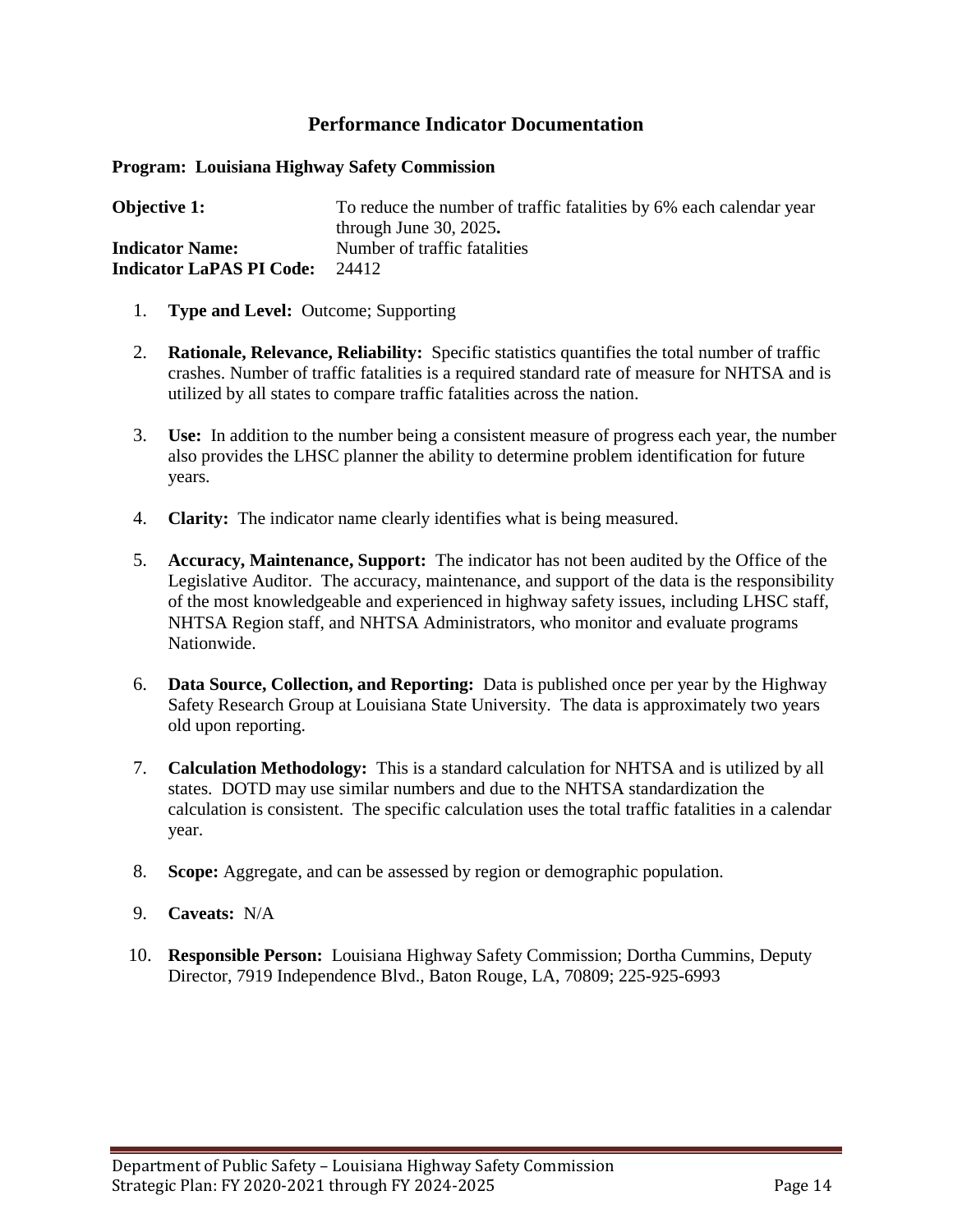**Program: Louisiana Highway Safety Commission** 

**Objective 1:** To reduce the number of traffic fatalities by 6% each calendar year through June 30, 2025**. Indicator Name:** Number of fatal crashes among drivers ages 15-24 **Indicator LaPAS PI Code:** 25511

- 1. **Type and Level:** Outcome; Supporting
- 2. **Rationale, Relevance, Reliability:** Specific statistics quantifies involvement of drivers age 15-24 in fatal traffic crashes. Drivers age 15-24 make up 13% of licensed drivers but traffic crash data show that they are involved in nearly 28% of all fatal traffic crashes. They are overrepresented in the fatal crash data.
- 3. **Use:** In addition to the number being a consistent measure of progress each year, the number also provides the LHSC planner the ability to determine problem identification for future years.
- 4. **Clarity:** The indicator name clearly identifies what is being measured.
- 5. **Accuracy, Maintenance, Support:** The indicator has not been audited by the Office of the Legislative Auditor. The accuracy, maintenance, and support of the data is the responsibility of the most knowledgeable and experienced in highway safety issues, including LHSC staff, NHTSA Region staff, and NHTSA Administrators, who monitor and evaluate programs Nationwide.
- 6. **Data Source, Collection, and Reporting:** Data is published once per year by the Highway Safety Research Group at Louisiana State University. The data is approximately two years old upon reporting.
- 7. **Calculation Methodology:** This is a standard calculation for NHTSA and is utilized by most states. The specific calculation uses the total number of fatal crashes for drivers ages 15-24 over time.
- 8. **Scope:** Aggregate, and can be assessed by region or demographic population.
- 9. **Caveats:** N/A
- 10. **Responsible Person:** Louisiana Highway Safety Commission; Deputy Director, Dortha Cummins, 7919 Independence Blvd., Baton Rouge, LA, 70809; 225-925-6993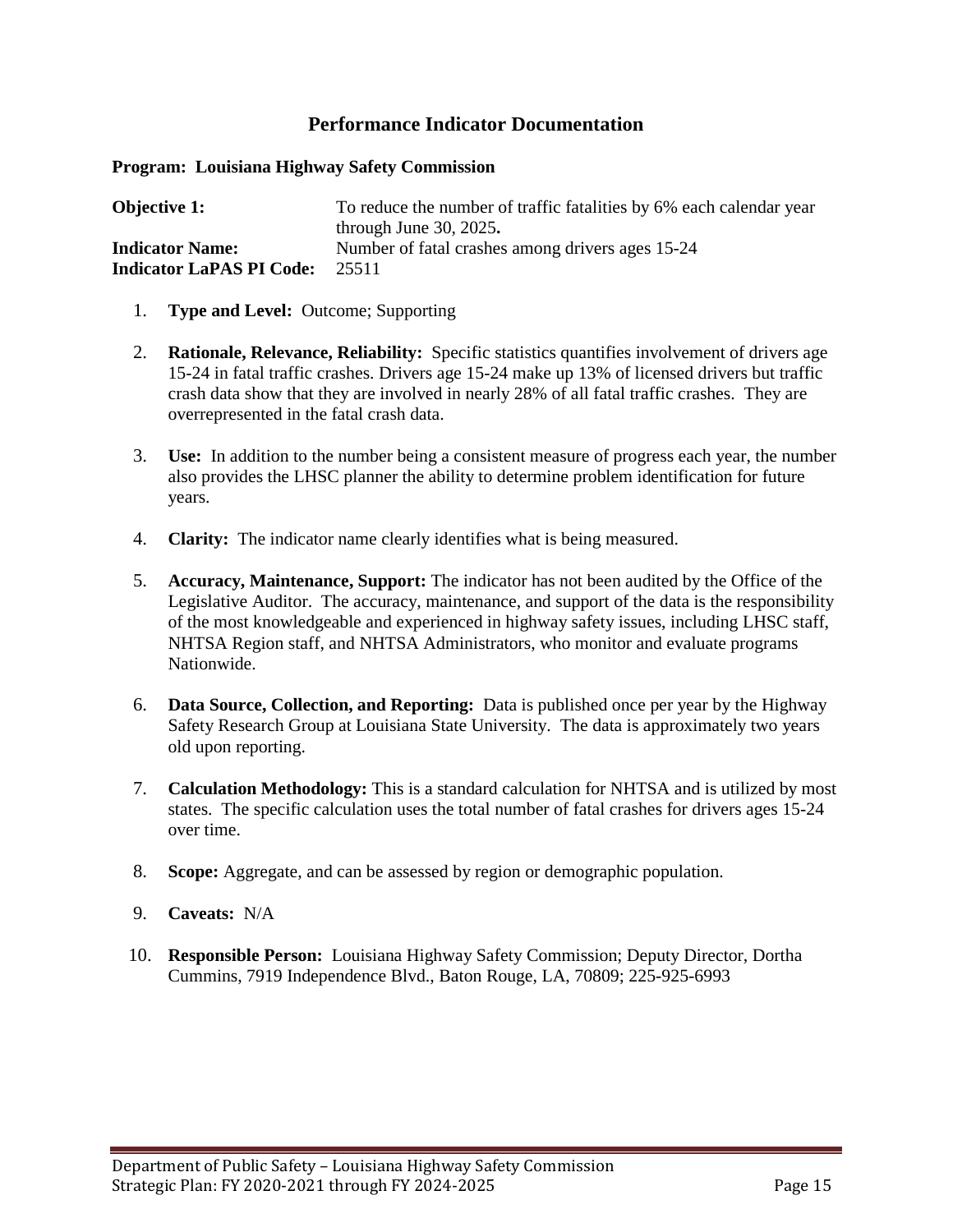**Program: Louisiana Highway Safety Commission** 

**Objective 2:** To reduce the number of alcohol-impaired traffic fatalities by 1% each calendar year by June 30, 2025. **Indicator Name:** Percent change of alcohol-impaired traffic fatalities **Indicator LaPAS PI Code:** 22429

- 1. **Type and Level:** Outcome; Supporting
- 2. **Rationale, Relevance, Reliability:** Statewide impaired driving traffic fatalities is a standard rate of comparison for NHTSA and is utilized by all states to compare annual rates of impaired driving.
- 3. **Use:** In addition to the rate being a consistent measure of progress each year, the rate also provides the LHSC planner the ability to determine problem identification for future years.
- 4. **Clarity:** Alcohol-impaired refers to traffic crashes that involve at least one driver with a blood alcohol concentration (BAC) of 0.08 grams per deciliter or above, the legal definition of impaired driving.
- 5. **Accuracy, Maintenance, Support:** The indicator has not been audited by the Office of the Legislative Auditor. The accuracy, maintenance, and support of the data is the responsibility of the most knowledgeable and experienced in highway safety issues, including LHSC staff, NHTSA Region staff, and NHTSA Administrators, who monitor and evaluate programs Nationwide.
- 6. **Data Source, Collection, and Reporting:** Data is published once per year by the Highway Safety Research Group at Louisiana State University. The data is approximately two years old upon reporting.
- 7. **Calculation Methodology:** This is a standard calculation for NHTSA and is utilized by all states. The specific calculation uses an estimate of vehicle miles traveled as it relates to alcohol involved fatalities.
- 8. **Scope:** Aggregate, and can be assessed by region or demographic population.
- 9. **Caveats:** N/A
- 10. **Responsible Person:** Louisiana Highway Safety Commission; Deputy Director, Dortha Cummins, 7919 Independence Blvd., Baton Rouge, LA, 70809; 225-925-6993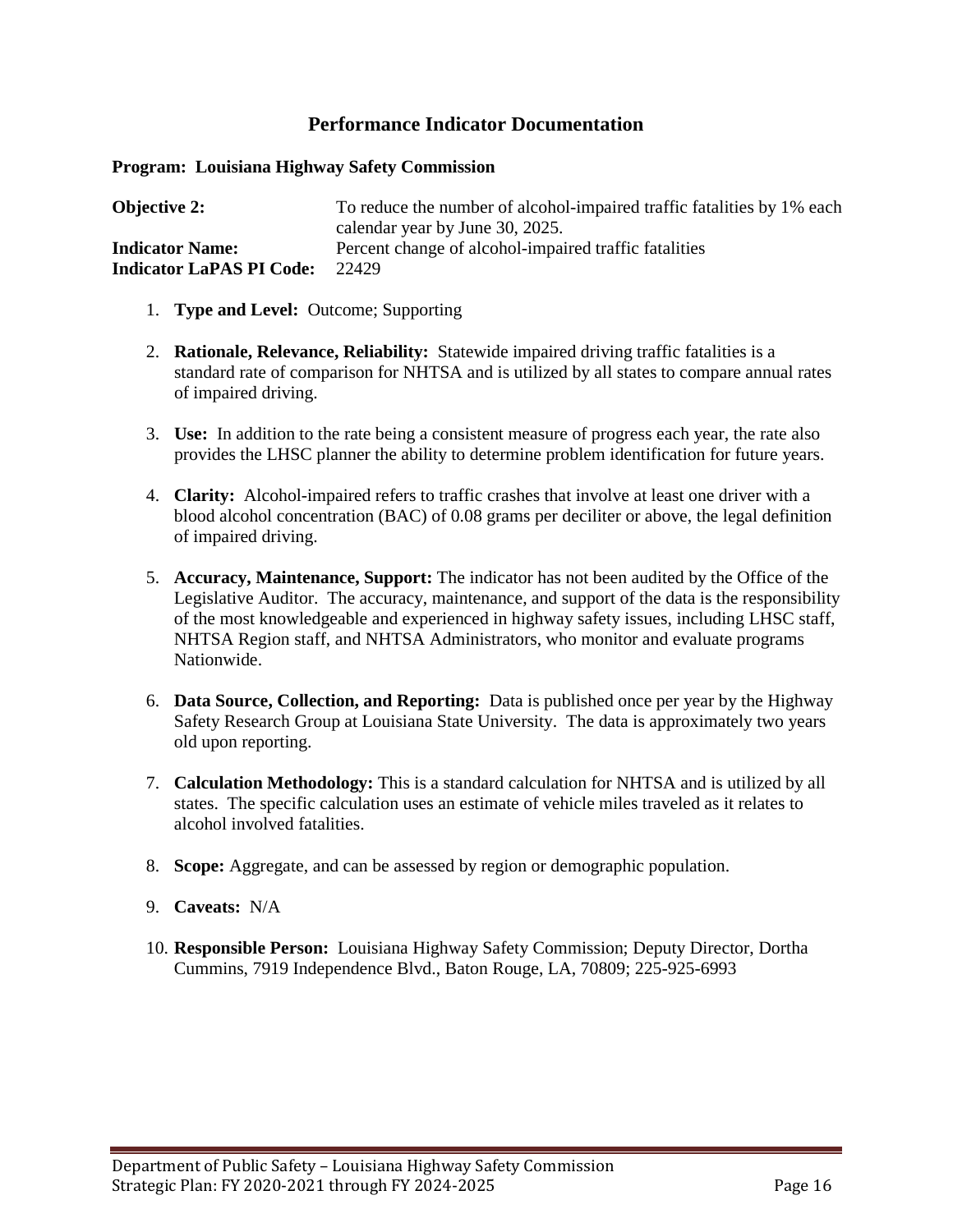**Program: Louisiana Highway Safety Commission** 

| <b>Objective 2:</b>             | To reduce the number of alcohol-impaired traffic fatalities by 1% each |
|---------------------------------|------------------------------------------------------------------------|
|                                 | calendar year by June 30, 2025.                                        |
| <b>Indicator Name:</b>          | Number of alcohol-impaired driving fatalities                          |
| <b>Indicator LaPAS PI Code:</b> | <b>New</b>                                                             |

- 1. **Type and Level:** Outcome; Key
- 2. **Rationale, Relevance, Reliability:** Specific statistics quantifies involvement alcoholimpairment in fatal traffic crashes. Number of statewide alcohol-impaired driving traffic fatalities is a required standard rate of measure for NHTSA and is utilized by all states to compare alcohol-impaired driving fatalities across the nation.
- 3. **Use:** In addition to the number being a consistent measure of progress each year, the number also provides the LHSC planner the ability to determine problem identification for future years.
- 4. **Clarity:** Alcohol-impaired refers to traffic crashes that involve at least one driver with a blood alcohol concentration (BAC) of 0.08 grams per deciliter or above, the legal definition of impaired driving.
- 5. **Accuracy, Maintenance, Support:** The indicator has not been audited by the Office of the Legislative Auditor. The accuracy, maintenance, and support of the data is the responsibility of the most knowledgeable and experienced in highway safety issues, including LHSC staff, NHTSA Region staff, and NHTSA Administrators, who monitor and evaluate programs Nationwide.
- 6. **Data Source, Collection, and Reporting:** Data is published once per year by the Highway Safety Research Group at Louisiana State University. The data is approximately two years old upon reporting.
- 7. **Calculation Methodology:** This is a standard calculation for NHTSA and is utilized by all states. The specific calculation uses the total number of alcohol-impaired fatalities over time.
- 8. **Scope:** Aggregate, and can be assessed by region or demographic population.
- 9. **Caveats:** N/A
- 10. **Responsible Person:** Louisiana Highway Safety Commission; Deputy Director, Dortha Cummins, 7919 Independence Blvd., Baton Rouge, LA, 70809; 225-925-6993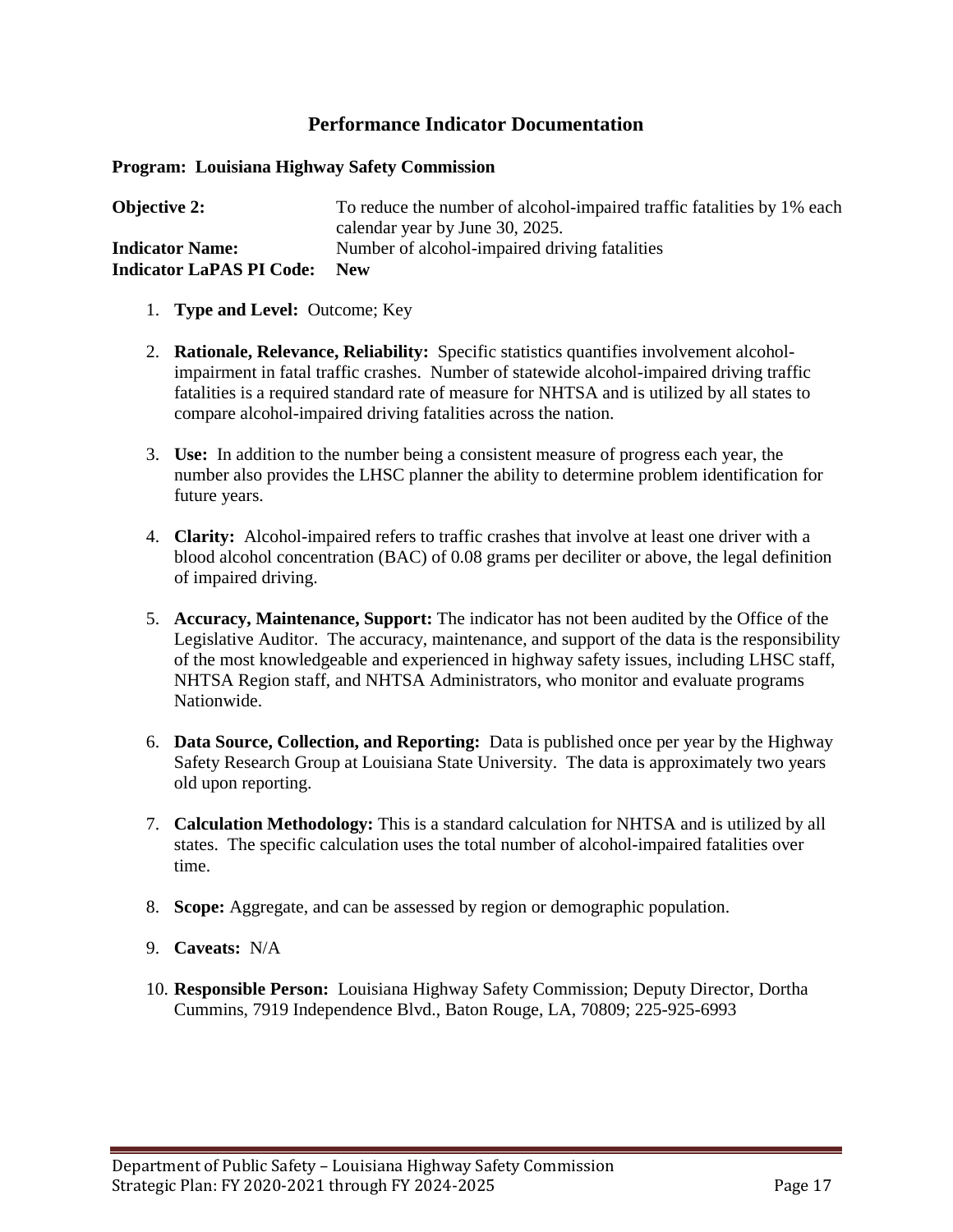**Program: Louisiana Highway Safety Commission** 

**Objective 3:** To increase safety belt usage for all vehicle occupants by 1% each calendar year by June 30, 2025. **Indicator Name:** Percentage of safety belt usage for front seat occupants statewide **Indicator LaPAS PI Code:** 2160

- 1. **Type and Level:** Outcome: Key
- 2. **Rationale, Relevance, Reliability:** Statewide seatbelt usage is a standard measure of comparison for NHTSA and is utilized by all states to compare annual usage of seatbelts among front seat vehicle occupants.
- 3. **Use:** In addition to the rate being a consistent measure of progress each year, the rate also provides the LHSC planner the ability to determine problem identification for future years.
- 4. **Clarity:** Safety belt is any restraint device on a motor vehicle.
- 5. **Accuracy, Maintenance, Support:** The indicator has not been audited by the Office of the Legislative Auditor. The accuracy, maintenance, and support of the data is the responsibility of the most knowledgeable and experienced in highway safety issues, including LHSC staff, NHTSA Region staff, and NHTSA Administrators, who monitor and evaluate programs Nationwide.
- 6. **Data Source, Collection, and Reporting:** The LHSC contracts with researchers and analysts to implement a NHTSA approved methodology and report on findings on an annual basis.
- 7. **Calculation Methodology:** Established and approved by NHTSA, Section 153.
- 8. **Scope:** Aggregate, and can be assessed by region or demographic population.
- 9. **Caveats:** Cost of statewide survey and analysis is approximately \$100,000.
- 10. **Responsible Person:** Louisiana Highway Safety Commission; Deputy Director, Dortha Cummins 7919 Independence Blvd., Baton Rouge, LA, 70809; 225-925-6993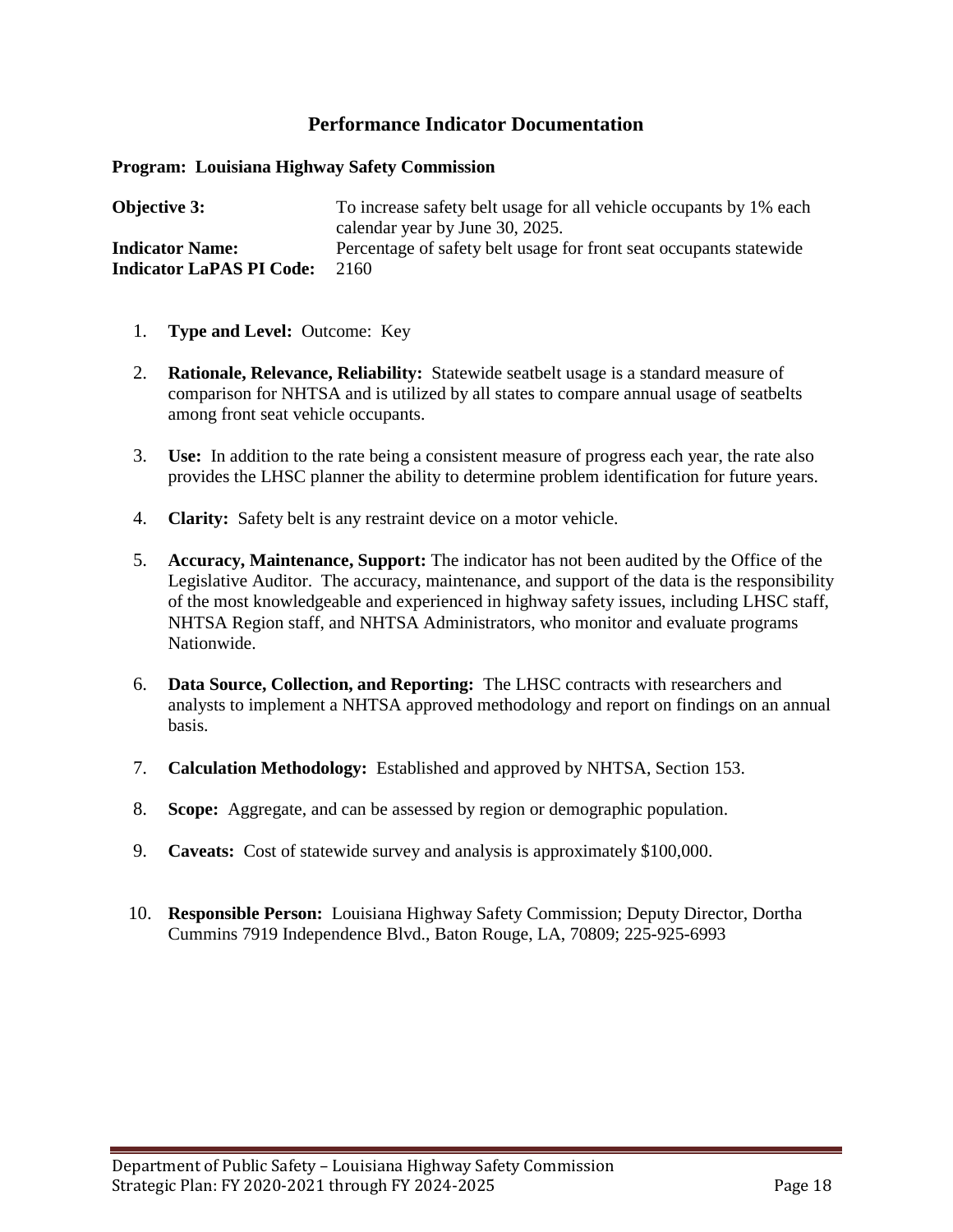**Program: Louisiana Highway Safety Commission** 

**Objective 3:** To increase safety belt usage for all vehicle occupants by 1% each calendar year by June 30, 2025. **Indicator Name:** Number of unrestrained fatalities **Indicator LaPAS PI Code:** New

- 1. **Type and Level:** Outcome; Supporting
- 2. **Rationale, Relevance, Reliability:** Specific statistics quantifies involvement of seat belt use in fatal traffic crashes. Number unrestrained traffic fatalities is a required standard measure for NHTSA and is utilized by all states to compare unrestrained fatalities across the nation.
- 3. **Use:** In addition to the number being a consistent measure of progress each year, the number also provides the LHSC planner the ability to determine problem identification for future years.
- 4. **Clarity:** Safety belt is any restraint device on a motor vehicle.
- 5. **Accuracy, Maintenance, Support:** The indicator has not been audited by the Office of the Legislative Auditor. The accuracy, maintenance, and support of the data is the responsibility of the most knowledgeable and experienced in highway safety issues, including LHSC staff, NHTSA Region staff, and NHTSA Administrators, who monitor and evaluate programs Nationwide.
- 6. **Data Source, Collection, and Reporting:** Data is published once per year by the Highway Safety Research Group at Louisiana State University. The data is approximately two years old upon reporting.
- 7. **Calculation Methodology:** This is a standard calculation for NHTSA and is utilized by all states. The specific calculation uses the total number of unrestrained fatalities over time.
- 8. **Scope:** Aggregate, and can be assessed by region or demographic population.
- 9. **Caveats:** Cost of statewide survey and analysis is approximately \$100,000.
- 10. **Responsible Person:** Louisiana Highway Safety Commission; Deputy Director, Dortha Cummins 7919 Independence Blvd., Baton Rouge, LA, 70809; 225-925-6993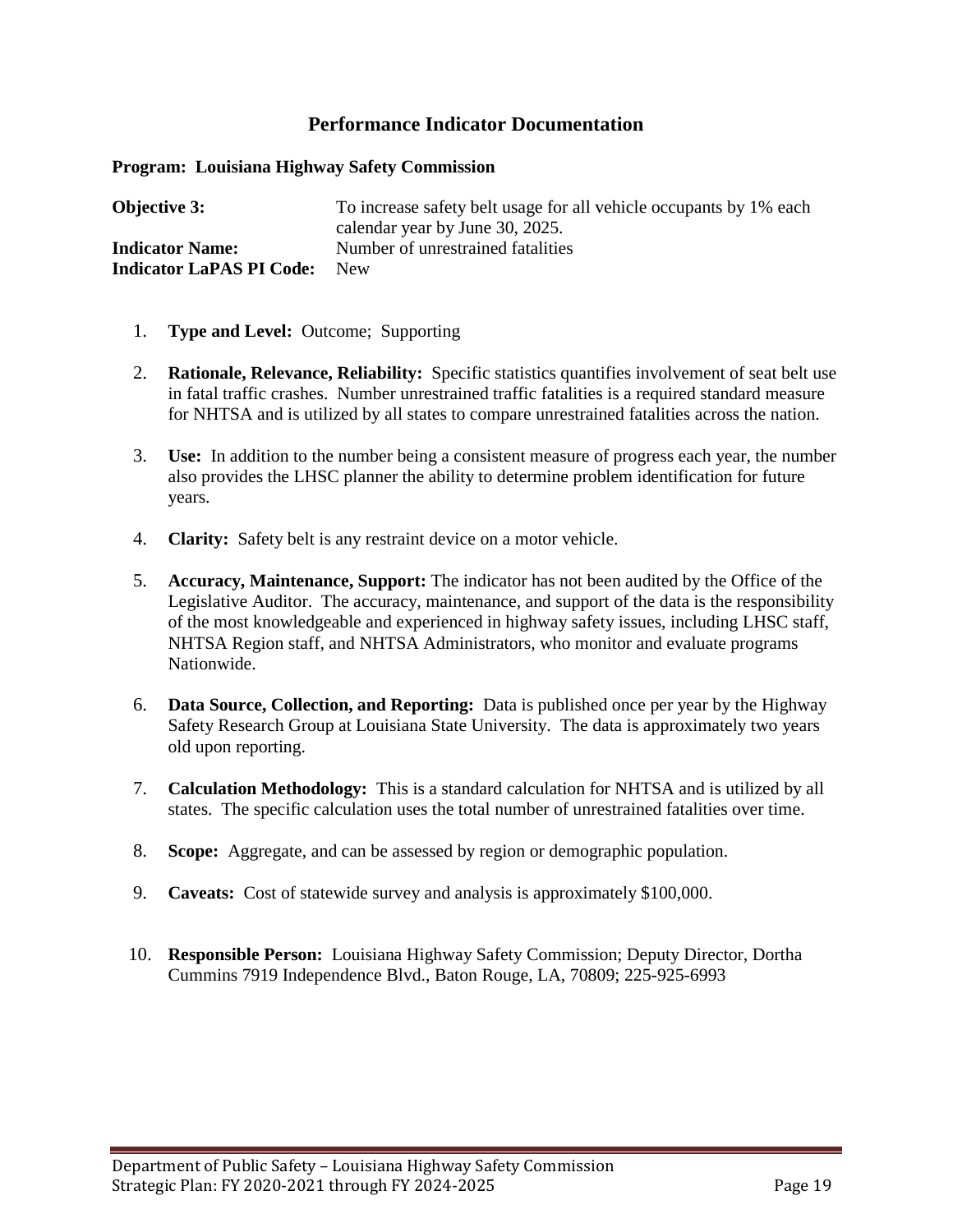#### **Program: Louisiana Highway Safety Commission**

| <b>Objective 3:</b>             | To increase safety belt usage for all vehicle occupants by 1% each  |
|---------------------------------|---------------------------------------------------------------------|
|                                 | calendar year by June 30, 2025.                                     |
| <b>Indicator Name:</b>          | Percent change in safety belt usage for vehicle occupants age 5 and |
|                                 | under                                                               |
| <b>Indicator LaPAS PI Code:</b> | 22430                                                               |

- 1. **Type and Level:** Outcome; Supporting
- 2. **Rationale, Relevance, Reliability:** Statewide child restraint usage is a standard measure of comparison for NHTSA and is utilized by all states to compare annual usage of child restraints among vehicle occupants under 5.
- 3. **Use:** In addition to the rate being a consistent measure of progress each year, the rate also provides the LHSC planner the ability to determine problem identification for future years.
- 4. **Clarity:** Child restraint means any device that meets the standards of the United States Department of Transportation designed to restrain, seat or position children, which also includes a booster seat.
- 5. **Accuracy, Maintenance, Support:** The indicator has not been audited by the Office of the Legislative Auditor. The accuracy, maintenance, and support of the data is the responsibility of the most knowledgeable and experienced in highway safety issues, including LHSC staff, NHTSA Region staff, and NHTSA Administrators, who monitor and evaluate programs Nationwide.
- 6. **Data Source, Collection, and Reporting:** The LHSC contracts with researchers and analysts to implement a NHTSA approved methodology and report on findings on a biennial basis.
- 7. **Calculation Methodology:** Established and approved by NHTSA, Section 153.
- 8. **Scope:** Aggregate, and can be assessed by region or demographic population.
- 9. **Caveats:** Cost of statewide survey and analysis is approximately \$30,000.
- 10. **Responsible Person:** Louisiana Highway Safety Commission; Deputy Director, Dortha Cummins, 7919 Independence Blvd., Baton Rouge, LA, 70809; 225-925-6993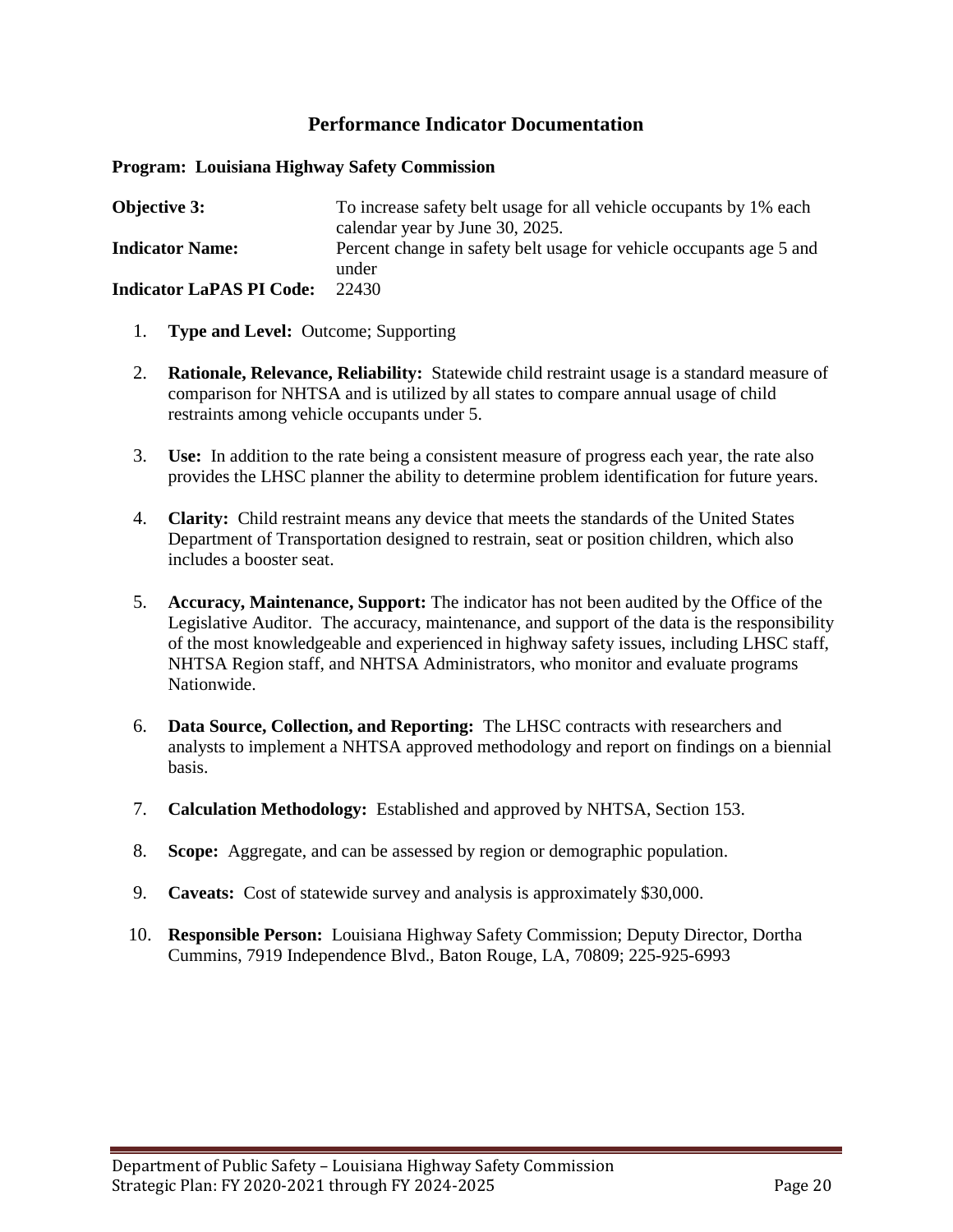**Program: Louisiana Highway Safety Commission** 

**Objective 4:** To reduce the number of vulnerable road user fatalities by 10 each calendar year, from 229 in 2017 to 179 by June 30, 2025. **Indicator Name:** Number of pedestrian fatalities **Indicator LaPAS PI Code:** New

- 1. **Type and Level:** Outcome; Supporting
- 2. **Rationale, Relevance, Reliability:** Specific statistic quantifies involvement of pedestrians in traffic crashes.
- 3. **Use:** In addition to the number being a consistent measure of progress each year, the number also provides the LHSC planner the ability to determine problem identification for future years.
- 4. **Clarity:** The indicator name clearly identifies what is being measured.
- 5. **Accuracy, Maintenance, Support:** The indicator has not been audited by the Office of the Legislative Auditor. The accuracy, maintenance, and support of the data is the responsibility of the most knowledgeable and experienced in highway safety issues, including LHSC staff, NHTSA Region staff, and NHTSA Administrators, who monitor and evaluate programs Nationwide.
- 6. **Data Source, Collection, and Reporting:** Data is published once per year by the Highway Safety Research Group at Louisiana State University. The data is approximately two years old upon reporting.
- 7. **Calculation Methodology:** This is a standard calculation for NHTSA and is utilized by most states. The specific calculation uses the total number of fatal crashes for pedestrians over time.
- 8. **Scope:** Aggregate, and can be assessed by region and demographics.
- 9. **Caveats:** N/A
- 10. **Responsible Person:** Louisiana Highway Safety Commission; Deputy Director, Dortha Cummins, 7919 Independence Blvd., Baton Rouge, LA, 70809; 225-925-6993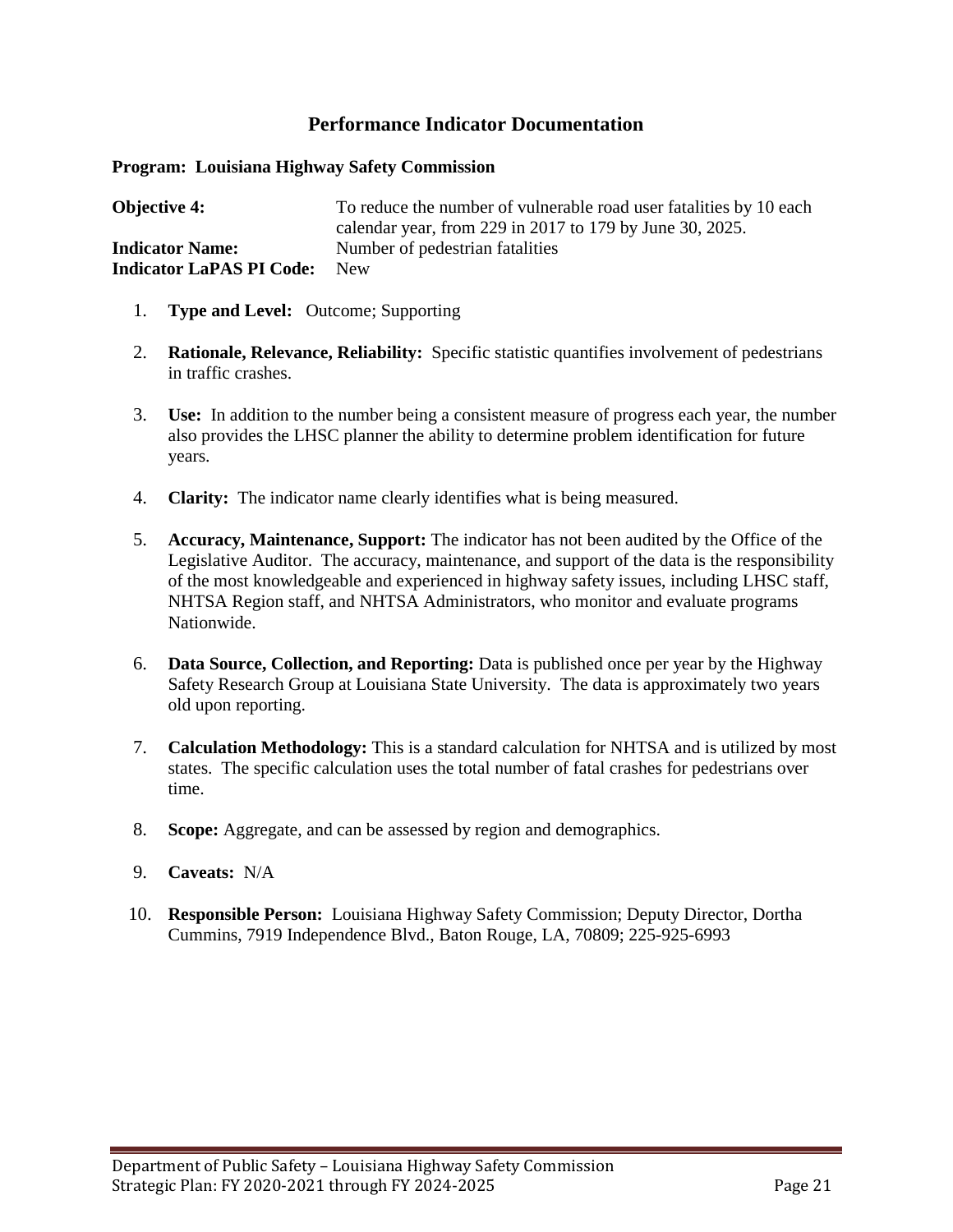**Program: Louisiana Highway Safety Commission** 

**Objective 4:** To reduce the number of vulnerable road user fatalities by 10 each calendar year, from 229 in 2017 to 179 by June 30, 2025. **Indicator Name:** Number of bicycle fatalities **Indicator LaPAS PI Code:** New

- 1. **Type and Level:** Outcome; Supporting
- 2. **Rationale, Relevance, Reliability:** Specific statistic quantifies involvement of bicyclists in traffic crashes.
- 3. **Use:** In addition to the number being a consistent measure of progress each year, the measure also provides the LHSC planner the ability to determine problem identification for future years.
- 4. **Clarity:** Bicycle is more commonly referred to as bicycle, but includes one wheel and three wheel modes of transportation.
- 5. **Accuracy, Maintenance, Support:** The indicator has not been audited by the Office of the Legislative Auditor. The accuracy, maintenance, and support of the data is the responsibility of the most knowledgeable and experienced in highway safety issues, including LHSC staff, NHTSA Region staff, and NHTSA Administrators, who monitor and evaluate programs Nationwide.
- 6. **Data Source, Collection, and Reporting:** Data is published once per year by the Highway Safety Research Group at Louisiana State University. The data is approximately two years old upon reporting.
- 7. **Calculation Methodology:** This is a standard calculation for NHTSA and is utilized by most states. The specific calculation uses the total number of fatalities involving bicycles over time.
- 8. **Scope:** Disaggregate, and can be assessed by region.
- 9. **Caveats:** N/A
- 1. **Responsible Person:** Louisiana Highway Safety Commission; Deputy Director, Dortha Cummins, 7919 Independence Blvd., Baton Rouge, LA, 70809; 225-925-6993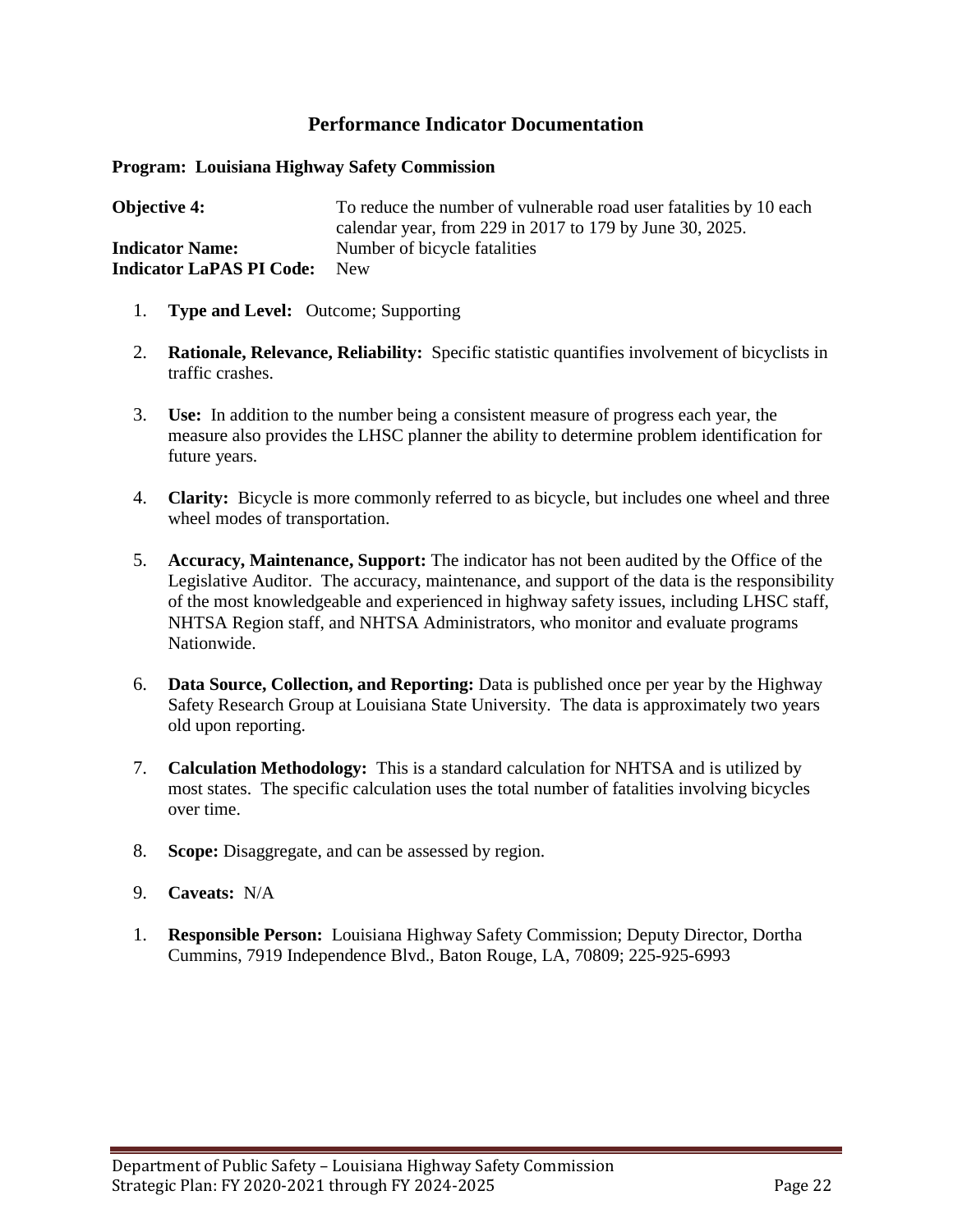**Program: Louisiana Highway Safety Commission** 

**Objective 4:** To reduce the number of vulnerable road user fatalities by 10 each calendar year, from 229 in 2017 to 179 by June 30, 2025. **Indicator Name:** Number of motorcycle fatalities **Indicator LaPAS PI Code:** 25512

- 1. **Type and Level:** Outcome; Supporting
- 2. **Rationale, Relevance, Reliability:** LHSC continues to support that an increase in education of new motorcycle riders and continued training for all riders will have a positive effect on the number of motorcycle crashes. The most common cause of motorcycle crashes and fatalities is the failure of motorists to detect motorcycles in traffic. Therefore, it continues to be critical to educate motorists to "watch for motorcycles" as a strategy to reduce the number of motorcycle crashes and fatalities.
- 3. **Use:** In addition to the number being a consistent measure of progress each year, the number also provides the LHSC planner the ability to determine problem identification for future years.
- 4. **Clarity:** The indicator name clearly identifies what is being measured.
- 5. **Accuracy, Maintenance, Support:** The indicator has not been audited by the Office of the Legislative Auditor. The accuracy, maintenance, and support of the data is the responsibility of the most knowledgeable and experienced in highway safety issues, including LHSC staff, NHTSA Region staff, and NHTSA Administrators, who monitor and evaluate programs Nationwide.
- 6. **Data Source, Collection, and Reporting:** Data is published once per year by the Highway Safety Research Group at Louisiana State University. The data is approximately two years old upon reporting.
- 7. **Calculation Methodology:** This is a standard calculation for NHTSA and is utilized by most states. The specific calculation uses the total number of fatalities involving motorcycle operators and passengers over time.
- 8. **Scope:** Disaggregate, and can be assessed by region.
- 9. **Caveats:** N/A
- 10. **Responsible Person:** Louisiana Highway Safety Commission; Deputy Director, Dortha Cummins, 7919 Independence Blvd., Baton Rouge, LA, 70809; 225-925-6993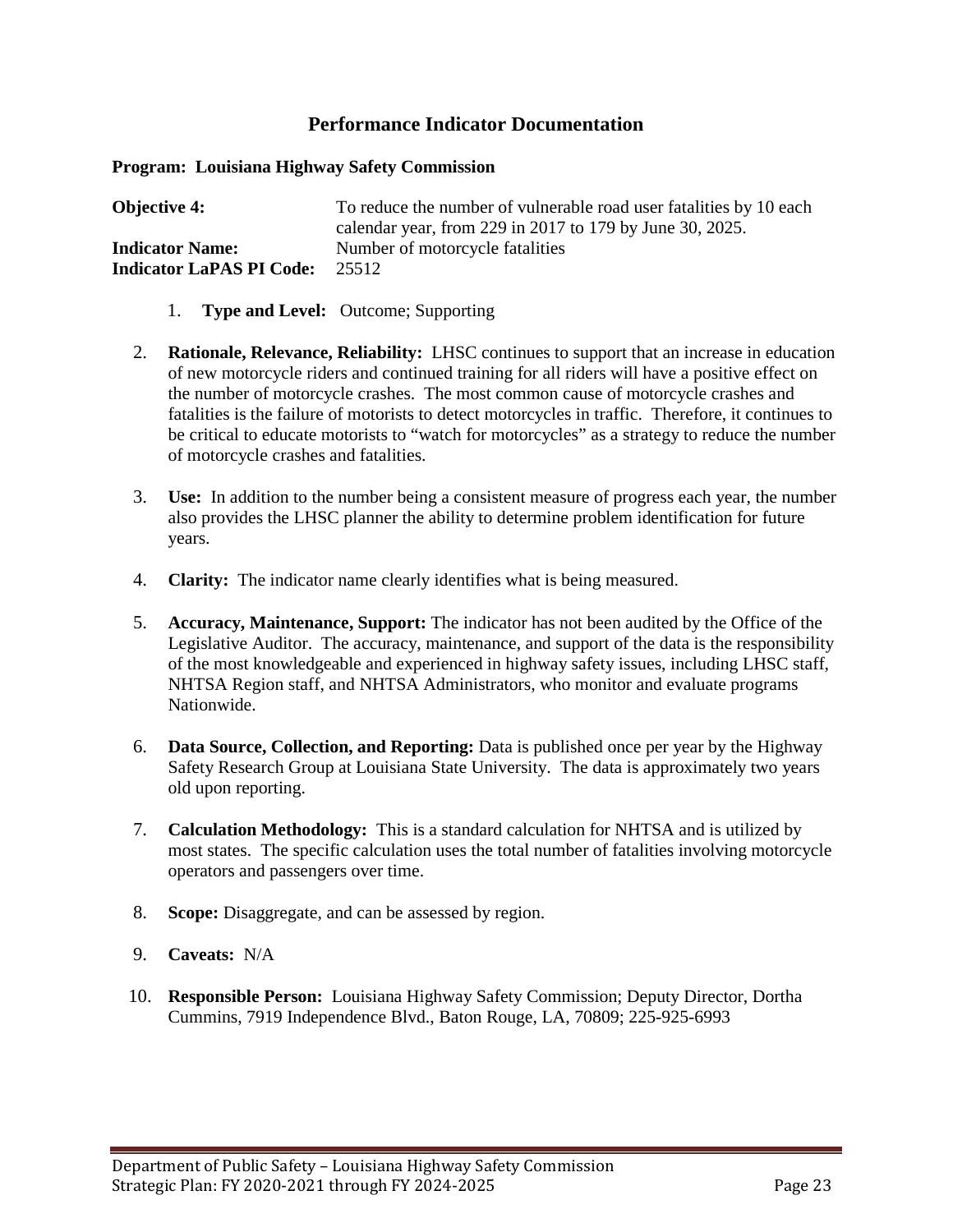**Program: Louisiana Highway Safety Commission** 

| <b>Objective 5:</b>             | To ensure that the number of rail grade crossing fatalities is 5 or less |
|---------------------------------|--------------------------------------------------------------------------|
|                                 | through June $30, 2025$ .                                                |
| <b>Indicator Name:</b>          | Number of rail grade crossing traffic fatalities                         |
| <b>Indicator LaPAS PI Code:</b> | <b>New</b>                                                               |

- 1. **Type and Level:** Outcome; Supporting
- 2. **Rationale, Relevance, Reliability:** Specific statistic quantifies the number rail grade crossing fatalities.
- 3. **Use:** In addition to the number being a consistent measure of progress each year, the number also provides the LHSC planner the ability to determine problem identification for future years.
- 4. **Clarity:** Rail grade crossing is more commonly referred to as rail road tracks, but is specific to public crossings.
- 5. **Accuracy, Maintenance, Support:** The indicator has not been audited by the Office of the Legislative Auditor. The accuracy, maintenance, and support of the data is the responsibility of the most knowledgeable and experienced in highway safety issues, including LHSC staff, NHTSA Region staff, and NHTSA Administrators, who monitor and evaluate programs Nationwide.
- 6. **Data Source, Collection, and Reporting:** Data is published once per year by the Highway Safety Research Group at Louisiana State University. The data is approximately two years old upon reporting. Additional data is available via the Federal Railroad Administration.
- 7. **Calculation Methodology:** This is a standard calculation for NHTSA and is utilized by most states. The specific calculation uses the total number of fatalities involving rail grade crossings over time.
- 8. **Scope:** Disaggregate.
- 9. **Caveats:** Limitations exist in the delay and inaccuracy in reporting from individual law enforcement agencies.
- 12. **Responsible Person:** Louisiana Highway Safety Commission; Deputy Director, Dortha Cummins, 7919 Independence Blvd., Baton Rouge, LA, 70809; 225-925-6993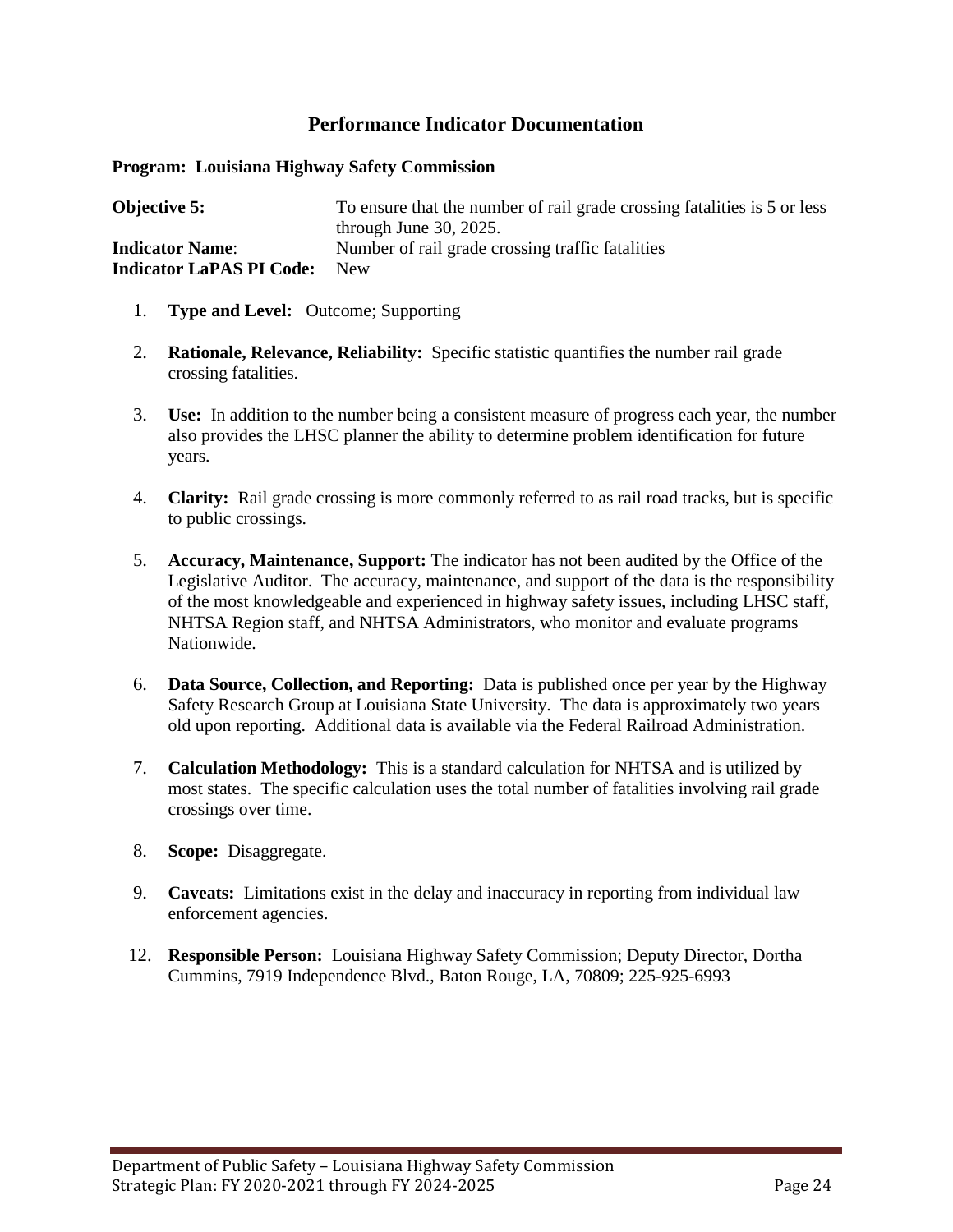## **STRATEGY 1.1. Administer traffic safety programs focusing on human behavior from a pre-crash, crash, and post-crash standpoint.**

| Analysis                       | Cost/benefit analysis conducted<br>Other analysis used<br>Impact on other strategies considered   |
|--------------------------------|---------------------------------------------------------------------------------------------------|
| Authorization                  | Authorization exists<br>Authorization needed                                                      |
| <b>Organizational Capacity</b> | S Needed structural or procedural changes identified<br>Resource needs identified                 |
| Time Frame                     | Already ongoing<br>New, startup date estimated<br>Lifetime of strategy identified                 |
| <b>Fiscal Impact</b>           | $\boxtimes$ Impact on operating budget<br>Impact on capital outlay<br>Means of finance identified |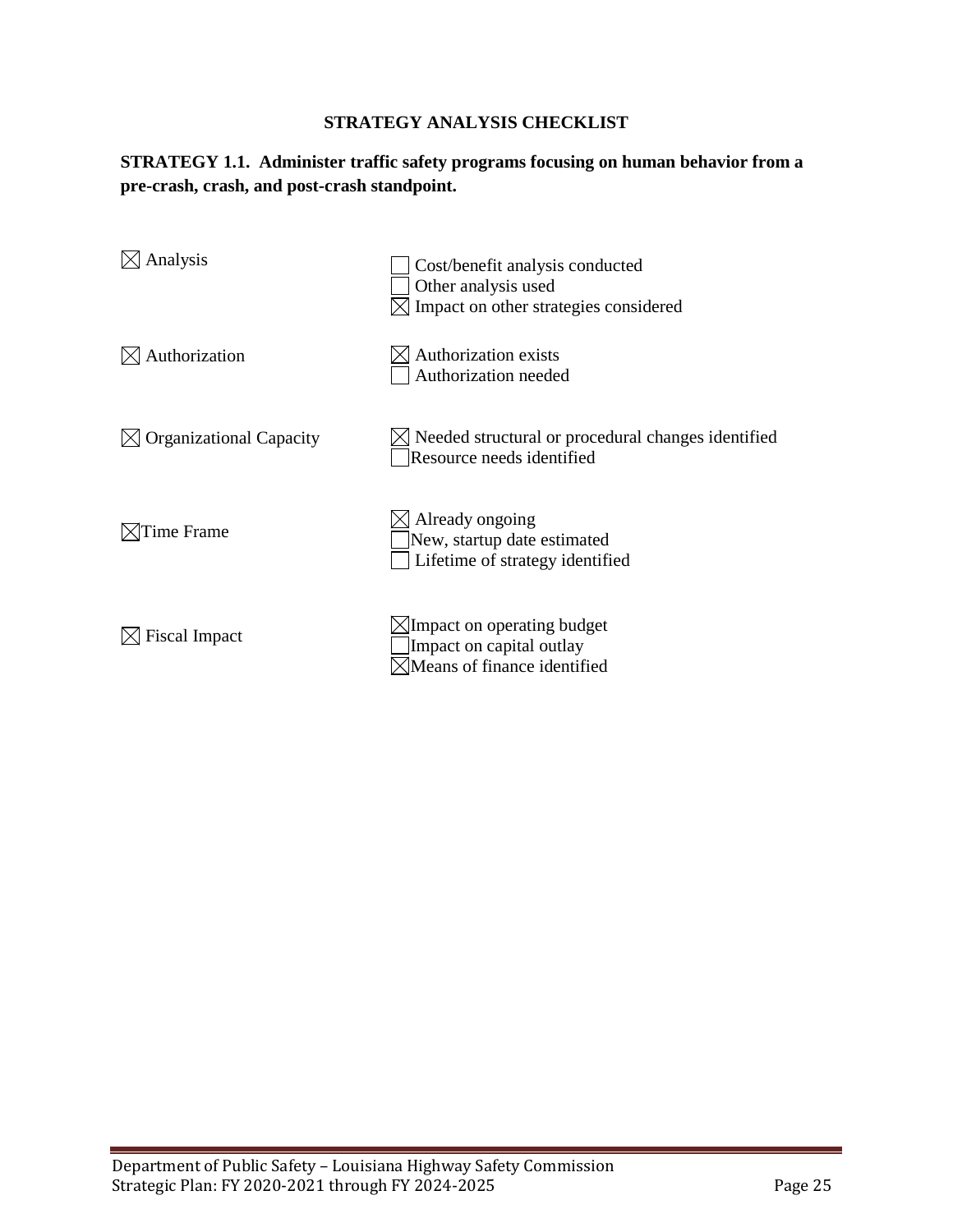**STRATEGY 1.2. Identify, fund, and assist in the implementation of traffic safety programs targeted to individuals 15-24 years old. Provide technical assistance to agencies and organizations regarding traffic safety issues involving individuals 15-24 years old.** 

| Analysis                       | Cost/benefit analysis conducted<br>Other analysis used<br>Impact on other strategies considered   |
|--------------------------------|---------------------------------------------------------------------------------------------------|
| Authorization                  | Authorization exists<br>Authorization needed                                                      |
| <b>Organizational Capacity</b> | $\angle$ Needed structural or procedural changes identified<br>Resource needs identified          |
| <b>Time Frame</b>              | $\boxtimes$ Already ongoing<br>New, startup date estimated<br>Lifetime of strategy identified     |
| <b>Fiscal Impact</b>           | $\boxtimes$ Impact on operating budget<br>Impact on capital outlay<br>Means of finance identified |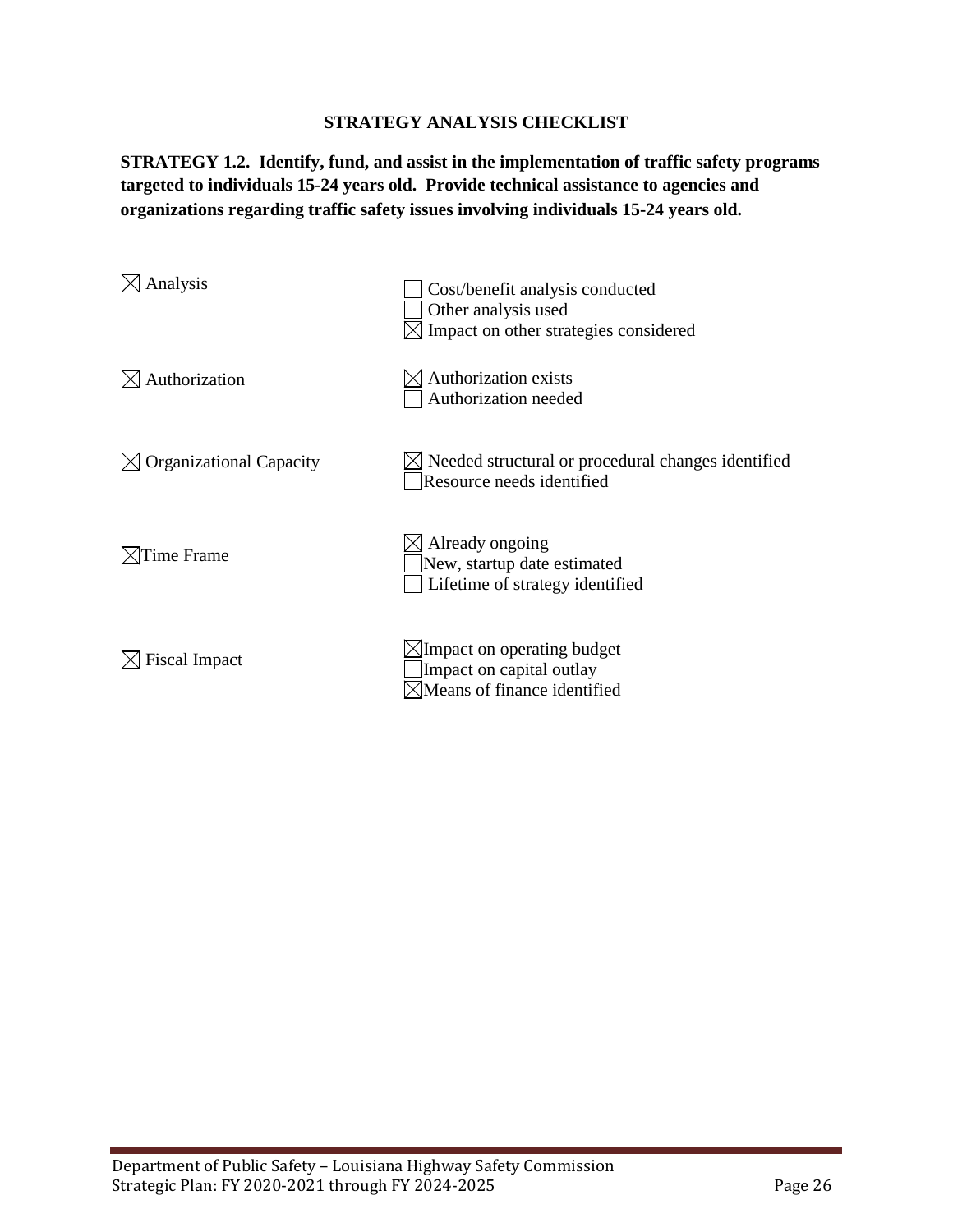**STRATEGY 2.1. Identify, fund, and assist in the implementation of impaired driving prevention programs. Provide technical assistance to agencies and organizations regarding impaired driving programs and issues.**

| Analysis                       | Cost/benefit analysis conducted<br>Other analysis used<br>Impact on other strategies considered |
|--------------------------------|-------------------------------------------------------------------------------------------------|
| Authorization                  | Authorization exists<br>Authorization needed                                                    |
| <b>Organizational Capacity</b> | $\times$ Needed structural or procedural changes identified<br>Resource needs identified        |
| Time Frame                     | Already ongoing<br>New, startup date estimated<br>Lifetime of strategy identified               |
| <b>Fiscal Impact</b>           | $\times$ Impact on operating budget<br>Impact on capital outlay<br>Means of finance identified  |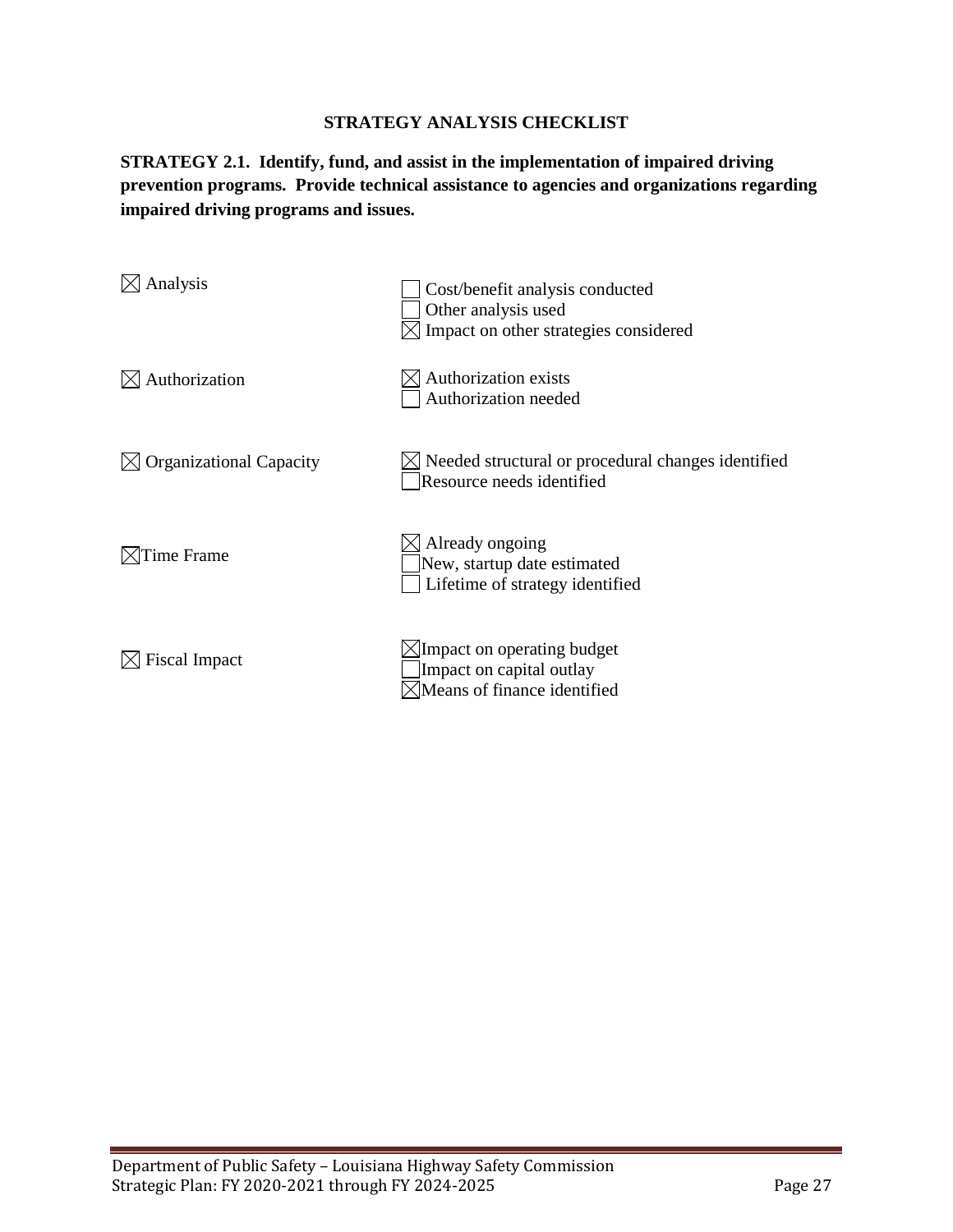**STRATEGY 3.1. Provide grants to local, parish, and state agencies, as well as private organizations to conduct occupant protection programs. Provide technical assistance to agencies and organizations regarding occupant protection programs and issues.**

| Analysis                       | Cost/benefit analysis conducted<br>Other analysis used<br>$\times$ Impact on other strategies considered |
|--------------------------------|----------------------------------------------------------------------------------------------------------|
| Authorization                  | Authorization exists<br>Authorization needed                                                             |
| <b>Organizational Capacity</b> | $\times$ Needed structural or procedural changes identified<br>Resource needs identified                 |
| Time Frame                     | $\boxtimes$ Already ongoing<br>New, startup date estimated<br>Lifetime of strategy identified            |
| <b>Fiscal Impact</b>           | $\times$ Impact on operating budget<br>Impact on capital outlay<br>Means of finance identified           |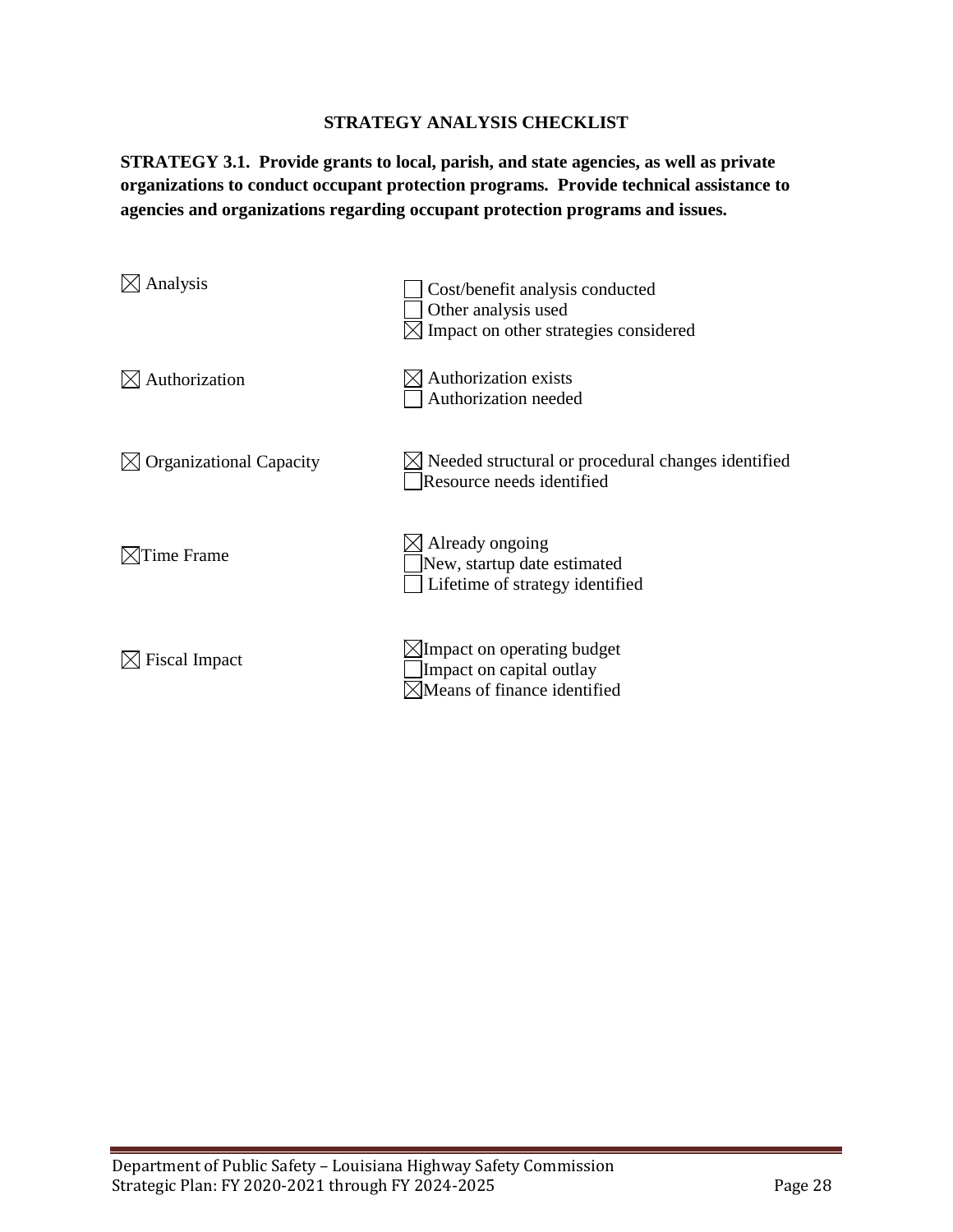**STRATEGY 3.2. Provide grants to local, parish, and state agencies, as well as private organizations, to conduct child restraint programs. Provide technical assistance to agencies and organizations regarding child restraint programs and issues.**

| Analysis                       | Cost/benefit analysis conducted<br>Other analysis used<br>Impact on other strategies considered |
|--------------------------------|-------------------------------------------------------------------------------------------------|
| Authorization                  | Authorization exists<br>Authorization needed                                                    |
| <b>Organizational Capacity</b> | $\triangleleft$ Needed structural or procedural changes identified<br>Resource needs identified |
| Time Frame                     | Already ongoing<br>New, startup date estimated<br>Lifetime of strategy identified               |
| <b>Fiscal Impact</b>           | $\times$ Impact on operating budget<br>Impact on capital outlay<br>Means of finance identified  |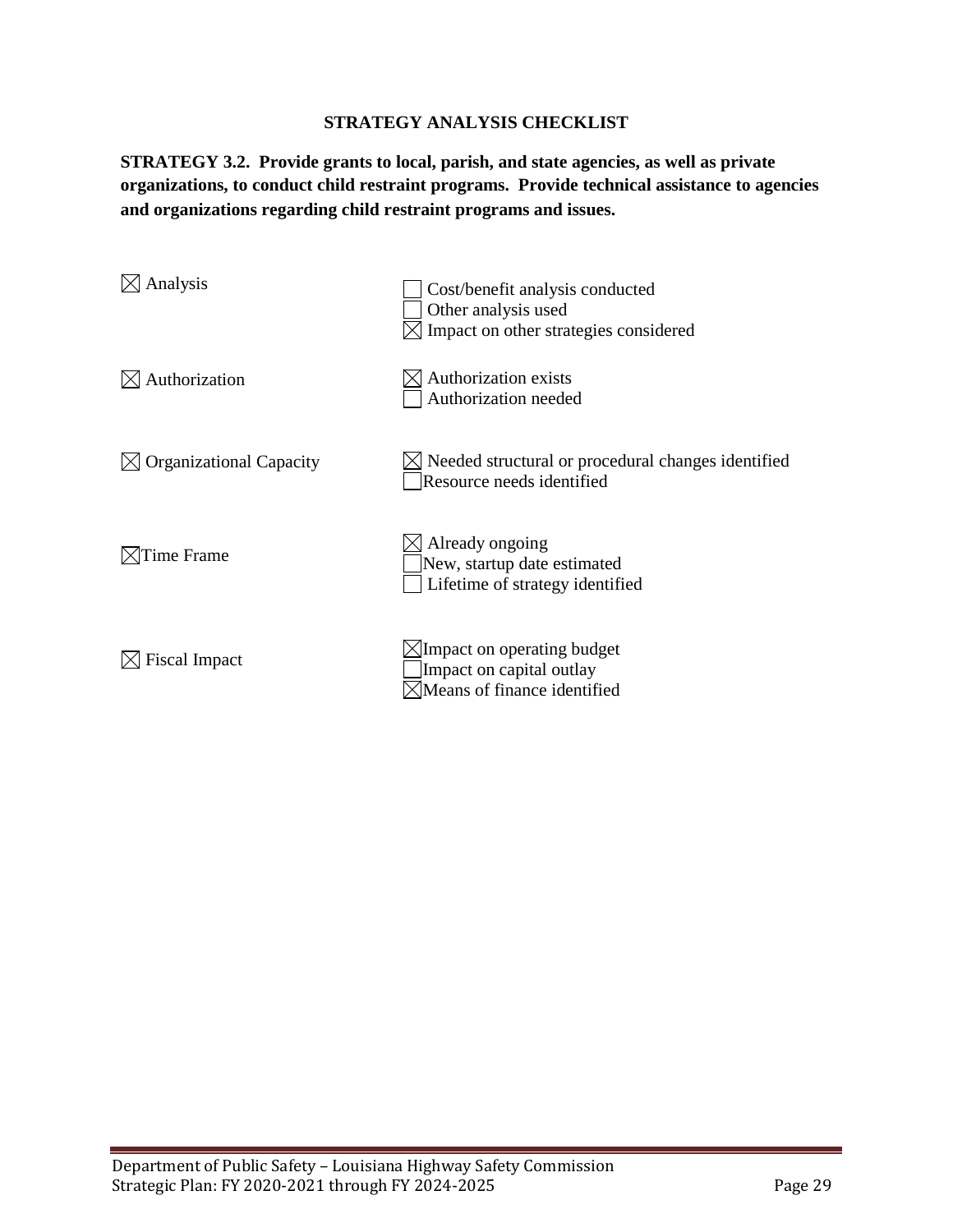# **STRATEGY 4.1. Identify measures to protect pedestrians from vehicular traffic in identified metropolitan areas.**

| Analysis                       | Cost/benefit analysis conducted<br>Other analysis used<br>Impact on other strategies considered |
|--------------------------------|-------------------------------------------------------------------------------------------------|
| Authorization                  | Authorization exists<br>Authorization needed                                                    |
| <b>Organizational Capacity</b> | Needed structural or procedural changes identified<br>Resource needs identified                 |
| ime Frame                      | Already ongoing<br>New, startup date estimated<br>Lifetime of strategy identified               |
| <b>Fiscal Impact</b>           | $\times$ Impact on operating budget<br>Impact on capital outlay<br>Means of finance identified  |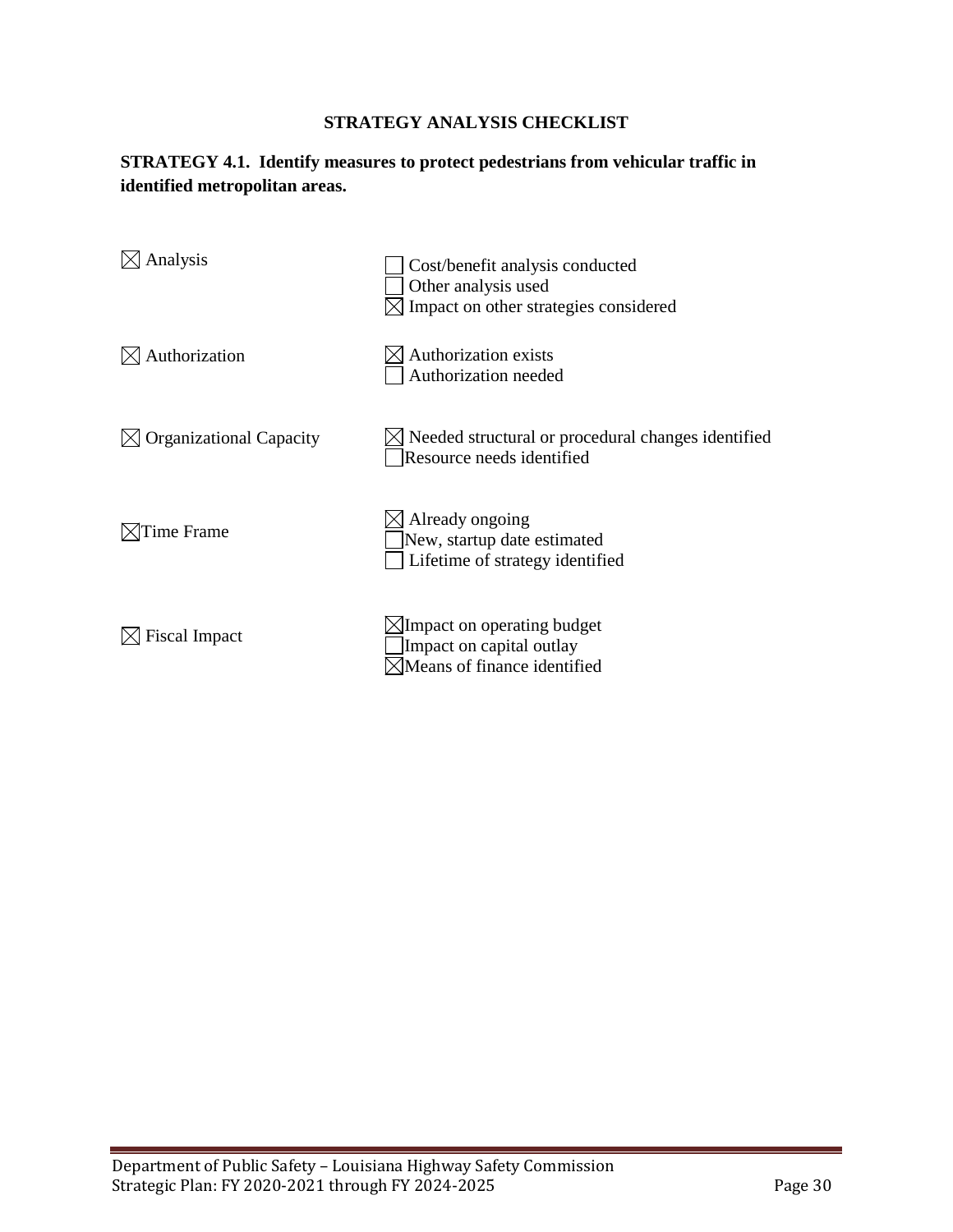## **STRATEGY 4.2. Work with established bicycle education programs.**

| Analysis                   | Cost/benefit analysis conducted<br>Other analysis used<br>Impact on other strategies considered |
|----------------------------|-------------------------------------------------------------------------------------------------|
| Authorization              | Authorization exists<br>Authorization needed                                                    |
| Organizational<br>Capacity | Needed structural or procedural changes identified<br>Resource needs identified                 |
| Time Frame                 | Already ongoing<br>New, startup date estimated<br>Lifetime of strategy identified               |
| <b>Fiscal Impact</b>       | Impact on operating budget<br>Impact on capital outlay<br>Means of finance identified           |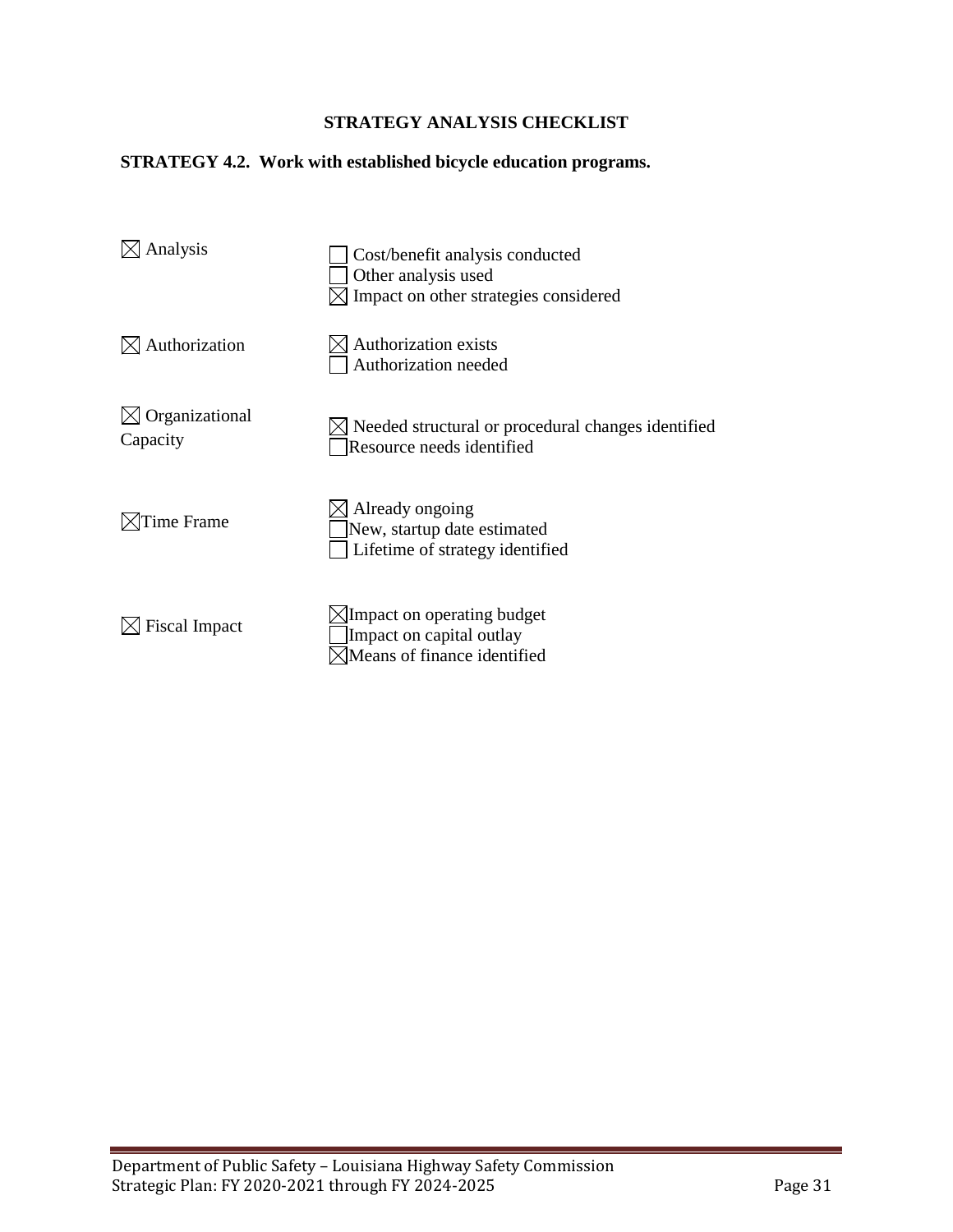**STRATEGY 4.3. Work with established motorcycle education training programs to train new riders and enhance skills of existing riders and work with established motorcycle safety organization to promote motor vehicle awareness of motorcyclists on roadways through the "share the road" and "watch for motorcycles" messages.**

| Analysis                       | Cost/benefit analysis conducted<br>Other analysis used<br>Impact on other strategies considered           |
|--------------------------------|-----------------------------------------------------------------------------------------------------------|
| Authorization                  | Authorization exists<br>Authorization needed                                                              |
| <b>Organizational Capacity</b> | $\boxtimes$ Needed structural or procedural changes identified<br>Resource needs identified               |
| Time Frame                     | $\boxtimes$ Already ongoing<br>New, startup date estimated<br>Lifetime of strategy identified             |
| <b>Fiscal Impact</b>           | $\angle$ Impact on operating budget<br>Impact on capital outlay<br>$\sqrt{2}$ Means of finance identified |